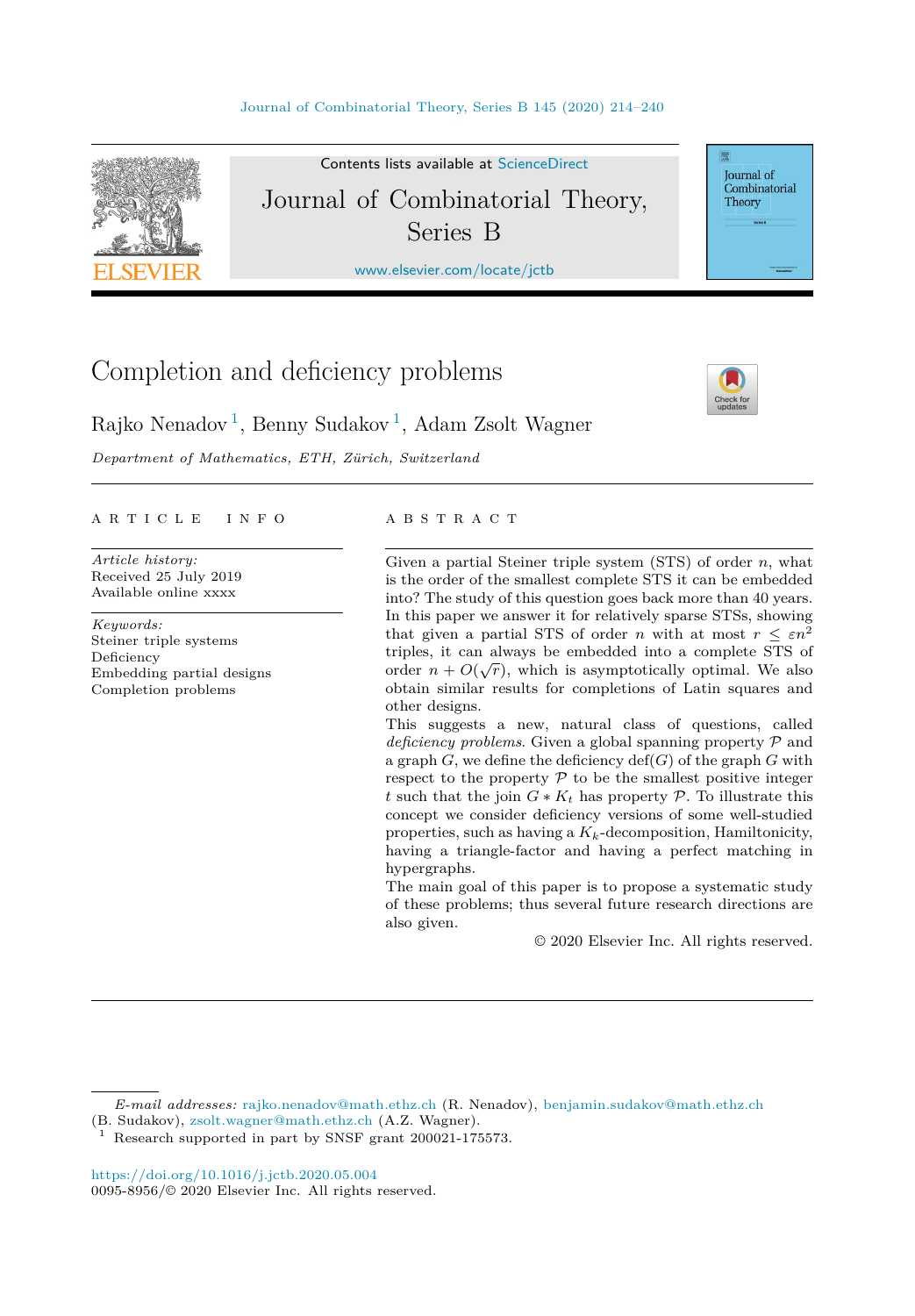# <span id="page-1-0"></span>1. Completion problems

#### *1.1. Steiner triple systems and* (*n, k*)*-block designs*

*Steiner triple systems* (STSs) are one of the most classical objects studied in combi-natorial design theory, dating back to Kirkman [[29\]](#page-26-0). We say that a family  $\mathcal F$  of 3-element subsets, called *blocks*, of an *n*-element set *X* is a STS if any pair of distinct elements of *X* are contained in precisely one block. In 1847, Kirkman [[29\]](#page-26-0) proved that a Steiner triple system exists if and only if  $n \equiv 1, 3 \pmod{6}$ .

A family F of 3-element subsets of an *n*-element set *X* is a *partial STS* if any pair of distinct elements of  $X$  is contained in at most one block. Given a partial STS  $\mathcal F$  on a set *X*, we say that a (complete) STS  $\mathcal{F}'$  on a set *X'* is an *embedding* of  $\mathcal{F}$  if  $X \subseteq X'$ and  $\mathcal{F} \subseteq \mathcal{F}'$ . This naturally prompts the following question: can every partial STS  $\mathcal{F}$ be obtained from some STS  $\mathcal{F}'$  by deleting a number of elements, or, equivalently, does every partial STS have an embedding; if yes, then what is the order<sup>2</sup> of a smallest such STS? In 1977 Lindner conjectured [[33\]](#page-26-0) that any partial Steiner system of order *n* has an embedding of order  $n'$ , for each  $n' \geq 2n + 1$  such that  $n' \equiv 1, 3 \pmod{6}$ . After some progress over the years [\[44](#page-26-0),[32](#page-26-0)[,1,5](#page-25-0)] the conjecture was recently proved by Bryant and Horsley [\[6](#page-25-0)]. While the bound  $2n + 1$  is sharp in general, it is a natural question whether this can be improved if  $\mathcal F$  is sparse, that is if  $\mathcal F$  contains only a few blocks. Some results along these lines were obtained in [[10,4,7,24](#page-25-0),[25\]](#page-25-0). In particular, Horsley [\[24](#page-25-0)] showed that if F has at most  $n^2/50 - o(n^2)$  blocks then it has an embedding of order  $8n/5 + O(1)$ . In this paper we determine an asymptotically optimal bound for embeddings of relatively sparse partial STSs.

**Theorem 1.1.** *There exist absolute constants*  $\varepsilon$ ,  $n_0 > 0$  *such that the following holds. If* F is a partial Steiner triple system of order  $n \geq n_0$  with  $|\mathcal{F}| \leq \varepsilon n^2$  blocks, then there *exists* an embedding of F of order at most  $n + O(\sqrt{|\mathcal{F}|}).$ 

Similarly to Steiner triple systems, an  $(n, k)$ -design is a collection of blocks of size *k* covering each pair of elements exactly once (and so a STS is an (*n,* 3)-design). Here the notions of a partial  $(n, k)$ -design and an embedding are defined analogously as in the case of Steiner triple systems (i.e.  $k = 3$ ). Wilson [\[47](#page-26-0)] proved that the necessary divisibility conditions suffice for the existence of such designs. Embedding problems of partial  $(n, k)$ -designs, for  $k \geq 4$ , have also been studied, see e.g. [\[20](#page-25-0),[40\]](#page-26-0). We obtain the following generalization of Theorem 1.1:

**Theorem 1.2.** For every integer  $k \geq 3$ , there exist  $\varepsilon, n_0 > 0$  such that the following holds. *If* F is a partial  $(n, k)$ -design of order  $n \geq n_0$  with  $|\mathcal{F}| \leq \varepsilon n^2$  blocks, then there exists an *embedding of*  $\mathcal F$  *of order at most*  $n + 7k^2\sqrt{|\mathcal F|}$ *.* 

<sup>2</sup> An order of a (partial) STS is the size of the underlying set *X*.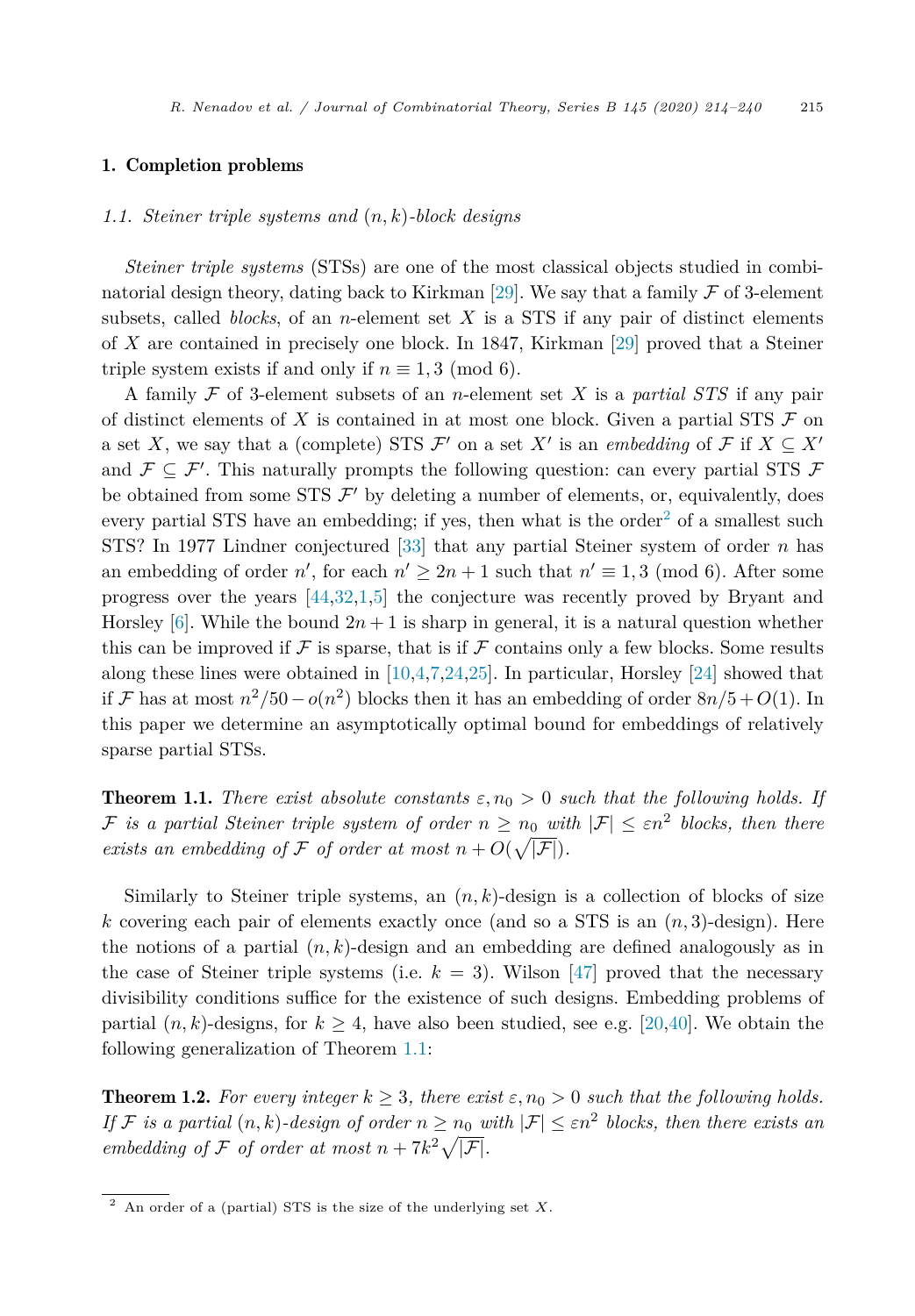<span id="page-2-0"></span>Theorem [1.2](#page-1-0) (and therefore Theorem [1.1\)](#page-1-0) is tight up to a multiplicative constant in the number of added elements with respect to both k and  $|\mathcal{F}|$  for every  $k \geq 3$  and  $|F| > 2n$ . We present a construction which shows this in Section [3](#page-6-0). For  $|F| < n/2$  and  $k = 3$ , Horsley [[24\]](#page-25-0) conjectured that in fact there exists an embedding of F which is of the same order as  $\mathcal{F}$ .

Note that a STS on a set of size *n* corresponds to a  $K_3$ -decomposition of a complete graph on *n* vertices. Recall that a  $K_k$ -decomposition of a graph G is a partition of the edge set of *G* into copies of *Kk*.

# *1.2. Latin squares*

Completion problems can also be studied for Latin squares, which are another classical combinatorial objects dating back to Ozanam [[39\]](#page-26-0) and Euler [\[16\]](#page-25-0). Recall that an  $n \times n$ matrix *M* with entries in [*n*] forms a Latin square if  $M_{i,j} \neq M_{i',j}$  and  $M_{i,j} \neq M_{i,j'}$ for all  $i \neq i'$  and  $j \neq j'$ . In other words, every element of  $[n]$  appears exactly once in each row and each column. To be consistent with terminology from Section [1.1](#page-1-0), we say that *M* is of order *n*. Notions of partial Latin squares and embeddings are also defined analogously, as follows. An  $n \times n$  matrix *P* over  $[n] \cup \{*\}$  forms a *partial* Latin square if  $P_{i',j} \neq P_{i,j'} \neq P_{i,j'}$  for all  $i \neq i'$  and  $j \neq j'$  such that  $P_{i,j} \neq *$ . Thinking of  $*$  as the symbol for 'empty', we have that every element of [*n*] appears at most once in every row and column. Let us denote with |*P*| the number of non-empty cells in *P*. Given a partial Latin square P over  $[n]$  and a (complete) Latin square M over  $[n']$ , for some  $n' \geq n$ , we say that *M* is an *embedding* of *P* if  $M_{i,j} = P_{i,j}$  for every  $1 \leq i, j \leq n$  such that  $P_{i,j} \neq *$ . If *M* and *P* are of the same order, that is  $n' = n$ , we say that *M* is a *completion* of *P*.

Completions and embeddings of Latin squares have been extensively studied as well and have a long history, see e.g.  $[41,12,9,31]$  $[41,12,9,31]$  $[41,12,9,31]$  $[41,12,9,31]$  $[41,12,9,31]$ . A classical theorem of Smetaniuk  $[43]$  $[43]$  as well as Anderson and Hilton [[2\]](#page-25-0) states that every partial Latin square of order *n* with at most *n*−1 non-empty cells has a completion. This is the best possible result in the sense that there exists a partial Latin square of order *n* with exactly *n* non-empty cells which does not have a completion: put 1 on every cell of the main diagonal except the last one, and in the last one put 2. Thus in order to be able to complete a partial Latin square with more than  $n-1$  empty cells we need to impose further structural restrictions. One such possible restriction was conjectured by Daykin and Häggkvist [[13\]](#page-25-0): every partial Latin square such that each row, column and symbol are used at most *n/*4 times (that is, each row and column contain at least 3*n/*4 elements ∗) has a completion. For discussion and sharpness examples see [\[46](#page-26-0)].

Evans [\[17](#page-25-0)] showed that any partial Latin square of order *n* has an embedding of order 2*n*, and this bound is sharp. Our next theorem solves asymptotically the completion problem for sparse Latin squares.

**Theorem 1.3.** *There exist* absolute *constants*  $C, \varepsilon, n_0 > 0$  *such that the following holds.* If L is a partial Latin square of order  $n \geq n_0$  with  $|L| \leq \varepsilon n^2$ , then L has an embedding *of order n' for some*  $n' \leq n + C\sqrt{|L|}$ *.*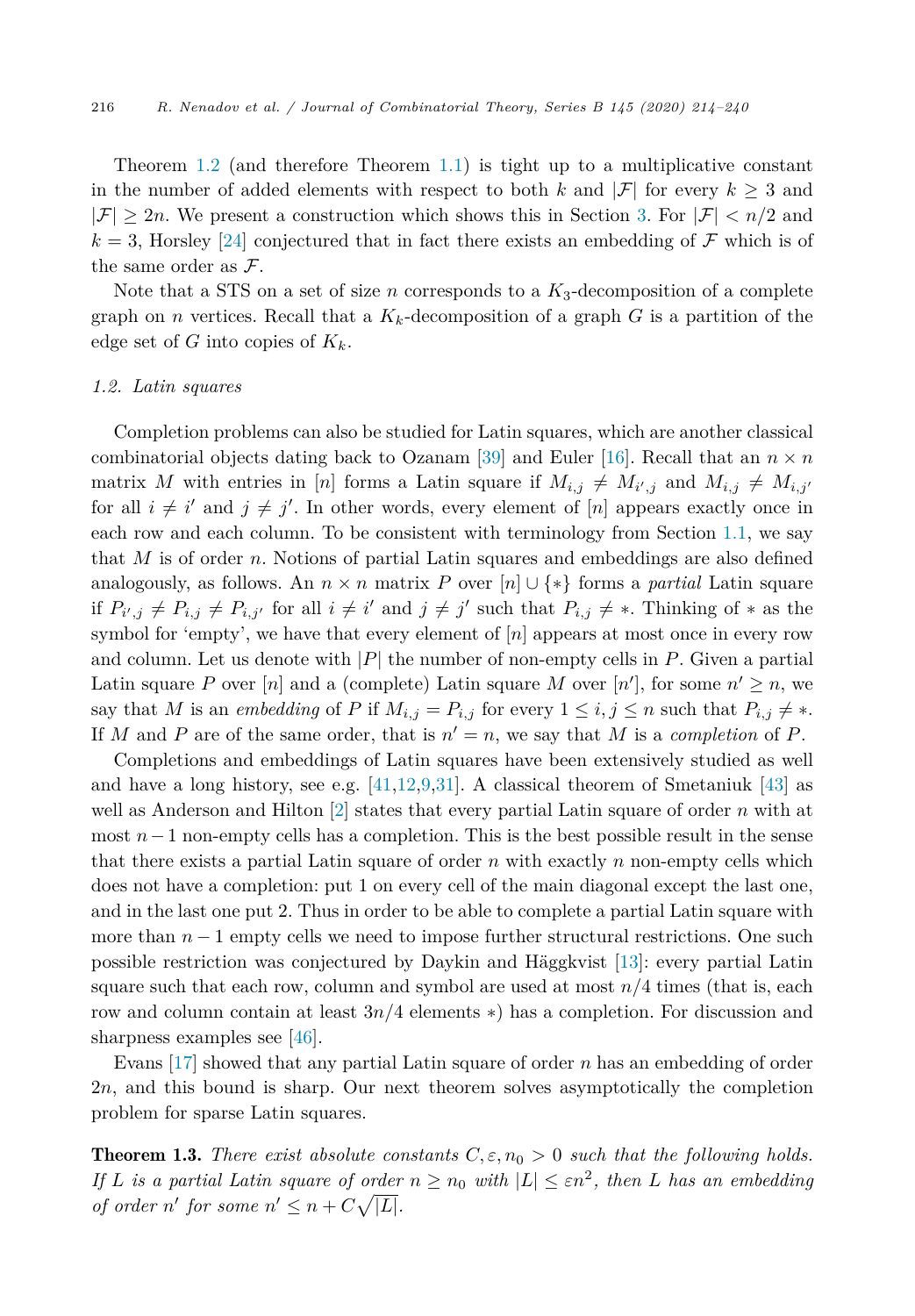<span id="page-3-0"></span>This theorem is tight up to the value of the constant *C* (see the discussion following the proof). Notice that a (complete) Latin square corresponds to a  $K_3$ -decomposition of the complete tripartite graph  $K_{n,n,n}$ . Thus Theorem [1.3](#page-2-0) can be seen as a *multi-partite* analogue of Theorem [1.1](#page-1-0). Next, we discuss a Latin square analogue of Theorem [1.2.](#page-1-0)

We say that two (partial) Latin squares *R* (red) and *B* (blue) of order *n* are *orthogonal* if no two cells contain the same combination of red symbol and blue symbol, unless one of these cells is empty. More precisely, we have  $(R_{i,j}, B_{i,j}) \neq (R_{i',j'}, B_{i',j'})$  for every  $1 \leq i, i', j, j' \leq n$  such that  $(i, j) \neq (i', j')$  and  $R_{i,j}, R_{i',j'}, B_{i,j}, B_{i',j'} \neq \ast$ . Given a family  $\mathcal{P} = \{P_1, \ldots, P_r\}$  of partial Latin squares of order *n*, let us denote with  $|\mathcal{P}|$  the number of cells  $(i, j) \in [n]^2$  such that  $(P_k)_{i,j} \neq *$  for some  $k \in [r]$ . In other words, if we 'draw' all Latin squares from  $P$  into the same  $n \times n$  grid, then  $|P|$  denotes the number of cells which contain at least one non-empty symbol.

In [[3\]](#page-25-0) it was proved that if we are given *r* mutually orthogonal partial Latin squares  $P_1, \ldots, P_r$  of order *n* such that in each row and column all but at most  $c_r n$  cells are empty in every  $P_i$  (where  $c_r$  is a specific small constant depending on  $r$ ), then they can be completed to a set of pairwise orthogonal Latin squares. We show that if we drop the condition that every row and column has a bounded number of non-empty cells, but instead ask only for not too many cells to be filled in, there exist embeddings  $P'_1, \ldots, P'_r$ of  $P_1, \ldots, P_r$  respectively, each of order  $n'$  for some  $n'$  which is only slightly larger than *n*, which are also pairwise orthogonal.

**Theorem 1.4.** For every integer  $r \geq 3$  there exist  $\varepsilon$ ,  $n_0 > 0$  such that the following holds. *If*  $\mathcal{P} = \{P_1, \ldots, P_{r-2}\}$  *are*  $r-2$  *pairwise orthogonal partial Latin squares of order n such that*  $|\mathcal{P}| \leq \varepsilon n^2$ , *then there exist pairwise orthogonal Latin square*  $P'_1, \ldots, P'_{r-2}$  *of order*  $n' \leq n + Cr^2\sqrt{|\mathcal{P}|}$  *such that each*  $P'_i$  *is an embedding of*  $P_i$ *.* 

As with the previous theorems, Theorem 1.4 is tight up to the value of *C* and a sharpness example is presented after the proof. Note that for *r* = 3 we have that Theorem 1.4 is equivalent to Theorem [1.3](#page-2-0).

To see the connection between Theorem 1.4 and Theorem [1.2](#page-1-0), observe that a pair of orthogonal complete Latin squares corresponds to a  $K_4$ -decomposition of  $K_{n,n,n,n}$ , a 4-partite complete graph with each part being of size *n*. In general, a set of *r* − 2 pairwise orthogonal complete  $n \times n$  Latin squares corresponds to a  $K_r$ -decomposition of the complete *r*-partite graph with vertex classes of size *n* (this connection is discussed in detail in Section [4\)](#page-11-0). Thus, not surprisingly, the proof of Theorem 1.4 will follow the idea of the proof of Theorem [1.2](#page-1-0). However, there are some additional difficulties in this case which did not occur in Theorem [1.2.](#page-1-0)

# 2. A general class of completion problems and the notion of deficiency

Our results in Section [1](#page-1-0) suggest the following new class of extremal problems. Given a global, spanning property  $P$  (e.g. Hamiltonicity) it is easy to see that by deleting even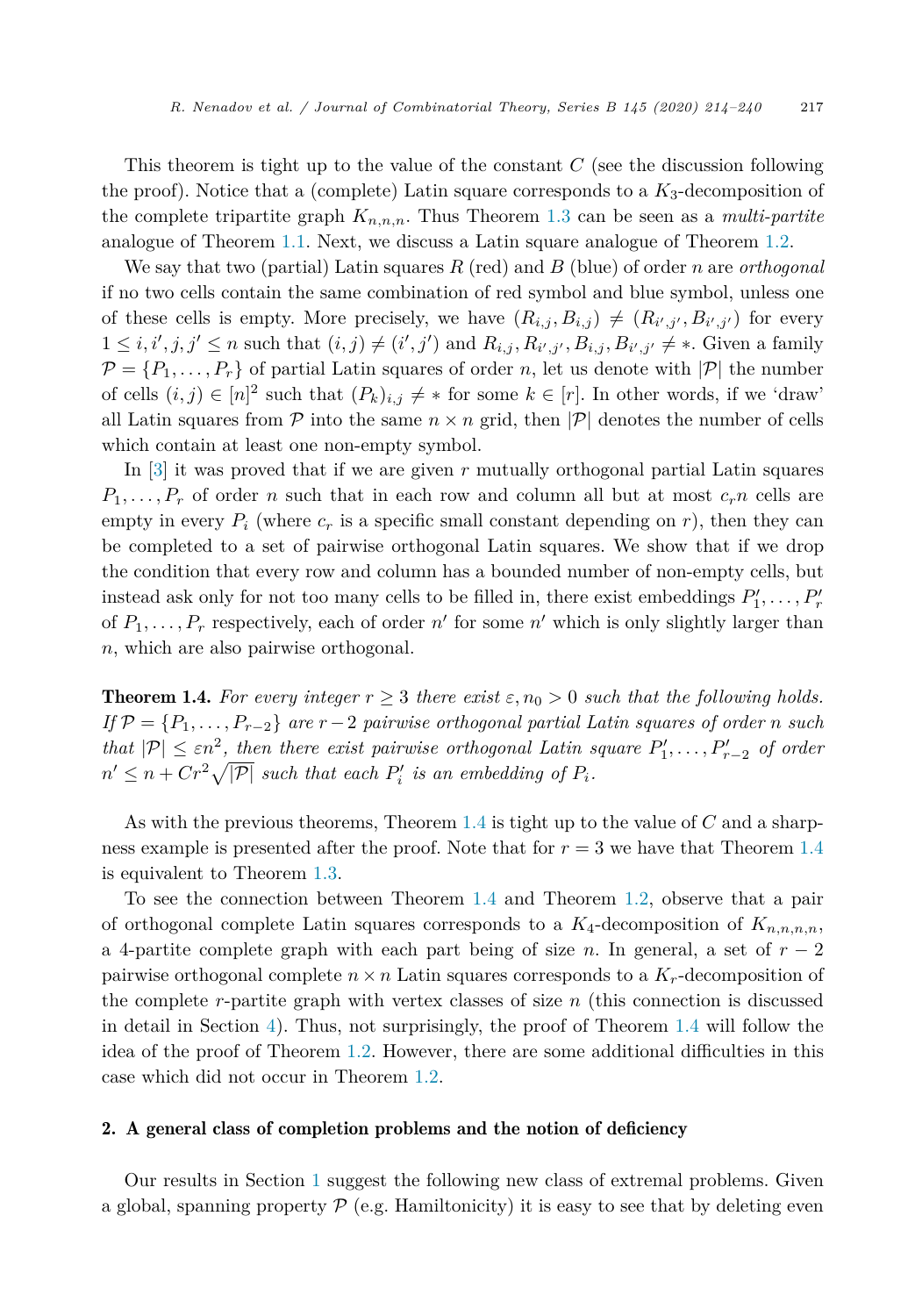<span id="page-4-0"></span>some small number of edges from the complete graph we can obtain a graph which does not satisfy  $P$ . The reason is that isolating a vertex can be done cheaply by deleting only *n* − 1 edges. This is why historically Turán type problems were mostly studied for local properties (e.g. containing a triangle) whereas for global properties a minimum degree condition was usually added to avoid the above issues. In the present paper we look at this problem differently.

For a graph *G* and integer  $t \geq 0$ , denote by  $G * K_t$  the *join* of *G* and  $K_t$ , which is the graph obtained from *G* by adding to its vertex set *t* new vertices and adding every edge that is incident to at least one of the *t* new vertices. That is,  $G * K_t$  has  $|V(G)| + t$ vertices and  $e(G) + {t \choose 2} + t|V(G)|$  edges. Similarly if  $H$  is a *k*-uniform hypergraph, denote by H ∗ *K<sup>t</sup>* the *k*-uniform hypergraph obtained by adding *t* new vertices and all *k*-edges containing at least one of the *t* new vertices.

Observe that Theorem [1.2](#page-1-0) can be equivalently formulated as follows: if one removes up to  $r \leq \varepsilon n^2$  edge-disjoint copies of  $K_k$  from  $K_n$  to obtain a graph *G*, then there exists some *t* with  $t \leq Ck^2\sqrt{r}$  so that  $G * K_t$  has a  $K_k$ -decomposition. Moreover, as a set of *r* orthogonal Latin squares can be viewed as a  $K_{r+2}$ -decomposition of a complete balanced  $r + 2$ -partite graph, Theorem [1.4](#page-3-0) is the multipartite analogue of Theorem [1.2.](#page-1-0)

In general, given a property  $P$  and a graph  $G$ , we propose to study the minimum positive integer *t* such that the join  $G * K_t$  has property P. We call such *t* the *deficiency* of the graph  $G$  with respect to the property  $\mathcal P$ . Our previous theorems address the deficiency of graphs with respect to the existence of a *Kk*-decomposition and an extension of this problem to the multi-partite setting. Note that the concept of deficiency appeared before, for example in the Tutte–Berge formula on the characterization of the size of a maximum matching in a graph. Nevertheless the questions we propose here are new and the study of deficiency concept by itself leads to intriguing open problems. We illustrate this with two more examples: the existence of a Hamiltonian cycle and the existence of a triangle-factor.

#### *2.1. Hamiltonian graphs*

It is clear that an *n*-vertex graph may have as many as  $\binom{n}{2} - (n-2)$  edges without having a Hamiltonian cycle. E.g., take a complete graph and remove all but one edge incident to some chosen vertex. This was proved to be tight by Ore [\[38](#page-26-0)] in 1961. The deficiency variant of this problem exhibits a more interesting behavior. Given integers *n* and *m*, what is the smallest integer  $f(n, m)$  such that  $G * K_{f(n,m)}$  has a Hamiltonian cycle for any *n*-vertex graph *G* with *m* edges? Equivalently, given that  $G * K_t$  does not have a Hamiltonian cycle, how many edges can *G* have?

Here we give a complete answer to this question and also determine the extremal constructions. It appears that there are two natural and competing constructions, both of which are best for some range of *t*.

**Theorem 2.1.** Let *n* and *t* be integers and *G* an *n*-vertex graph so that  $G * K_t$  does not *have a Hamiltonian cycle. Then we have the following bounds on e*(*G*)*.*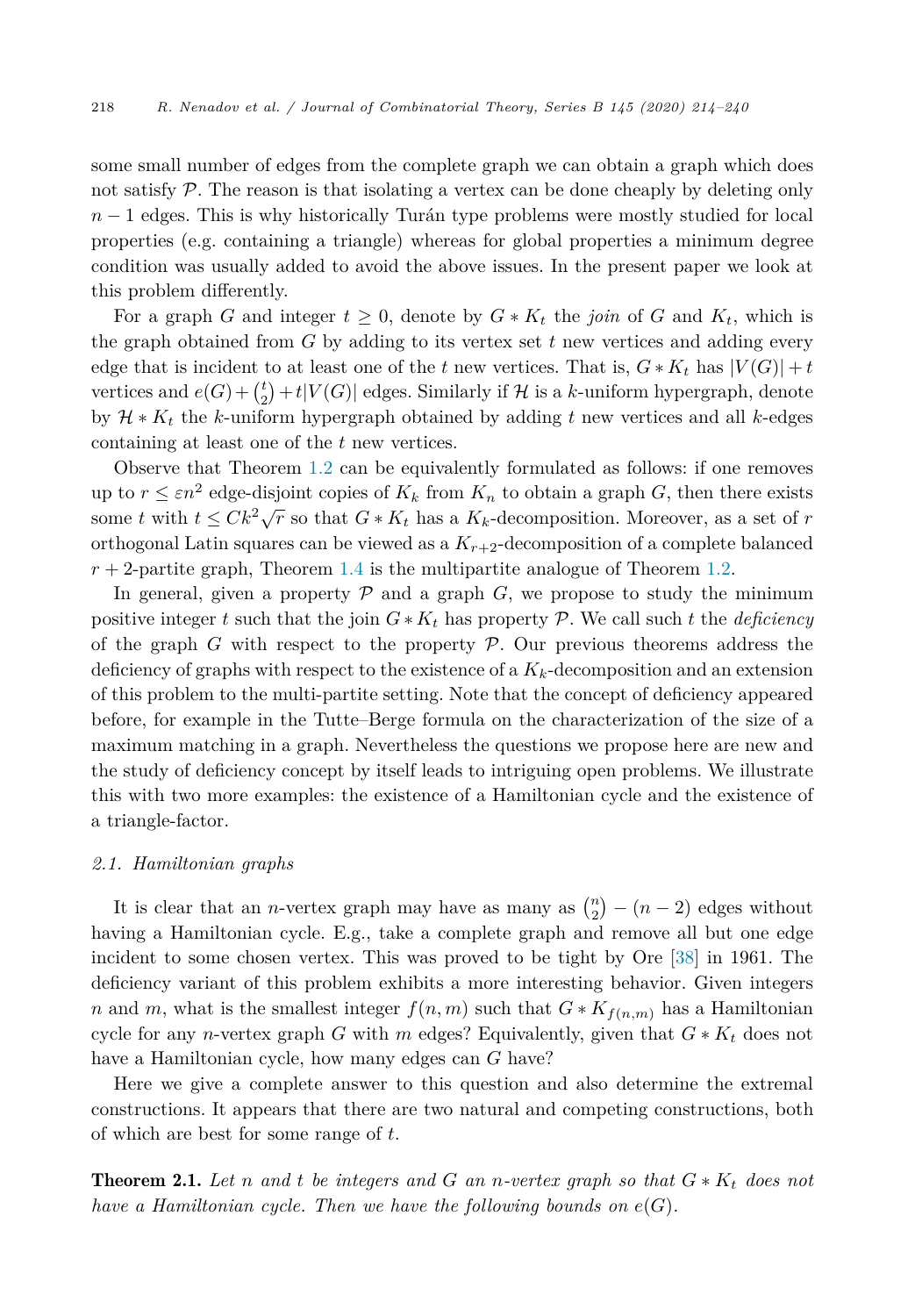<span id="page-5-0"></span>• If  $n + t$  *is even:* 

$$
e(G) \le \binom{n}{2} - \begin{cases} t(n-1) - \binom{t}{2} & \text{if } t \le (n+4)/5 \\ \binom{\frac{n+t+2}{2}}{2} - 1 & \text{if } t \ge (n+4)/5. \end{cases}
$$

• *If*  $n + t$  *is odd:* 

$$
e(G) \le \binom{n}{2} - \begin{cases} t(n-1) - \binom{t}{2} & \text{if } t \le (n+1)/5 \\ \binom{\frac{n+t+1}{2}}{2} & \text{if } t \ge (n+1)/5. \end{cases}
$$

In the case where  $n + t$  is even and  $t = (n + 4)/5$ , or  $n + t$  is odd and  $t = (n + 1)/5$ , *there are exactly two graphs which achieve equality. In all other cases there is a unique G for which the equality holds.*

These upper bounds on the number of edges of *G* such that  $G * K_t$  does not contain a Hamilton cycle were implicitly obtained by Skupień [\[42](#page-26-0)].

We remark that the deficiency problem for Hamiltonicity is equivalent to another natural question. Define the path-covering number  $\mu(G)$  of a graph *G* to be the minimum number of vertex-disjoint paths required to cover the vertices of *G*. Let  $g(n, k)$  be the minimum integer so that every *n*-vertex graph *G* with at least  $g(n, k)$  edges has  $\mu(G) \leq$ k. This parameter  $q(n, k)$  has been studied before, see e.g. [\[37](#page-26-0),[35\]](#page-26-0). Note that a non-Hamiltonian graph has path-cover number t precisely if  $G * K_t$  has a Hamiltonian cycle but  $G * K_{t-1}$  does not. Therefore Theorem [2.1](#page-4-0) gives a tight bound on  $g(n, k)$  for all values of the parameters together with extremal examples.

# *2.2. Triangle factors*

Given an integer  $k \geq 3$ , a  $K_k$ -factor of a graph G is a collection of vertex-disjoint copies of  $K_k$  covering every vertex of *G*. Corrádi and Hajnal [\[11](#page-25-0)] proved that if a graph on 3*n* vertices has minimum degree  $\delta(G) \geq 2n$  then it contains a triangle factor, and a corresponding minimum degree condition for the existence of a  $K_k$ -factor was determined later by Hajnal and Szemerédi [[22\]](#page-25-0). The deficiency problem for  $K_k$ -factors asks: given integers *n* and *m*, what is the smallest integer  $f(n, m)$  such that  $G * K_{f(n,m)}$  has a  $K_k$ factor for any *n*-vertex graph *G* with *m* edges? Equivalently, given that  $G * K_t$  does not have a  $K_k$ -factor and  $k|(n + t)$ , how many edges can G have? We give a partial answer to this problem in the case  $k = 3$ .

**Theorem 2.2.** There exists  $n_0$  such that the following holds. Let  $n \geq n_0$  and t be integers so that  $3(n+t)$  and let G be an n-vertex graph so that  $G*K_t$  does not have a  $K_3$ -factor. *If*  $t \leq n/1000$  *then*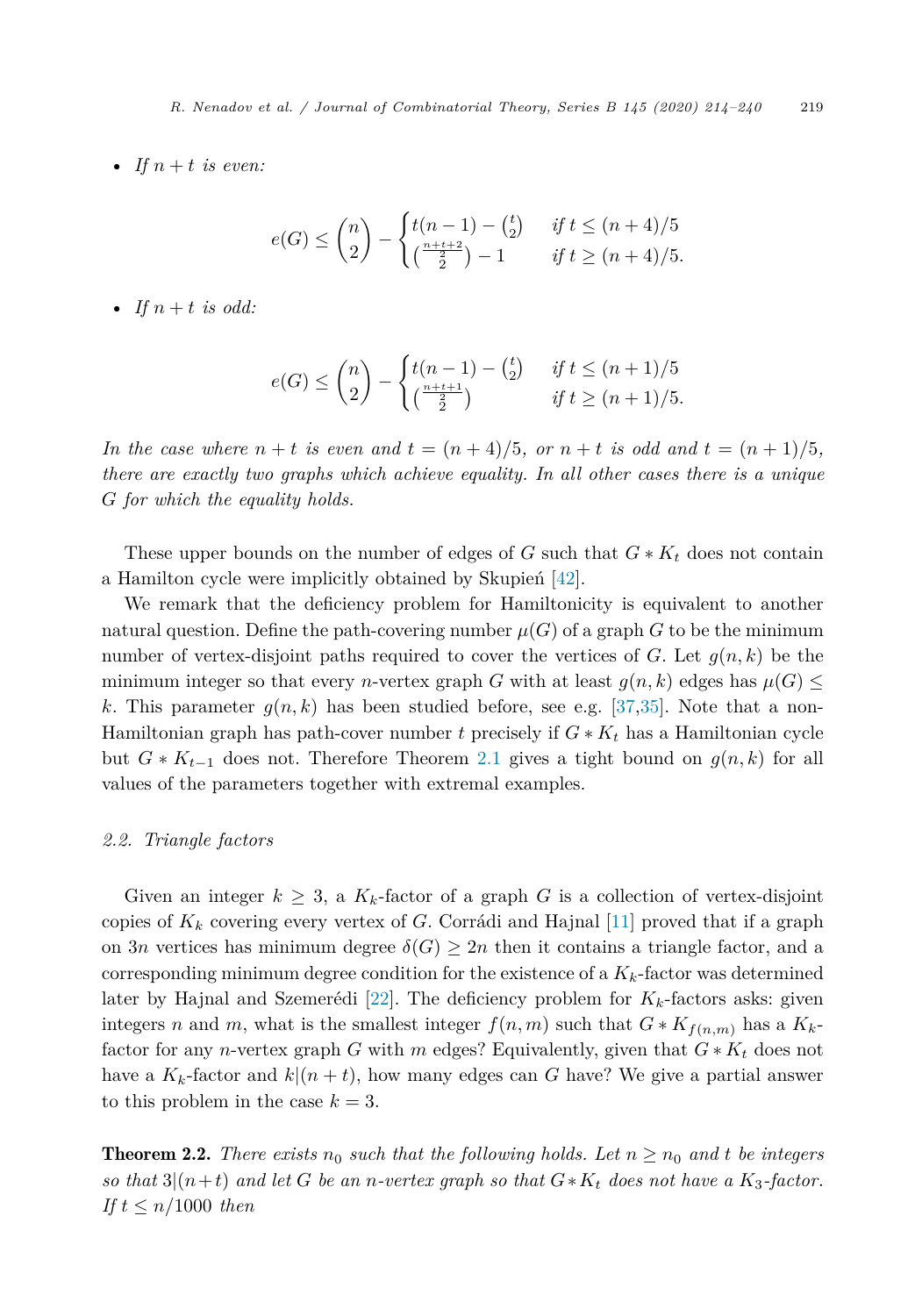<span id="page-6-0"></span>220 *R. Nenadov et al. / Journal of Combinatorial Theory, Series B 145 (2020) 214–240*

$$
e(G) \le \binom{n}{2} - \binom{k}{2} - \begin{cases} k(n-k), & \text{if } t \text{ is odd,} \\ k(n-k-1), & \text{if } t \text{ is even,} \end{cases}
$$

*where*  $k = \lfloor (t+1)/2 \rfloor$ . *This bound on*  $e(G)$  *is sharp.* 

The range of values of *t* for which this theorem holds can be easily extended using our proof, but we did not optimize it for the sake of clarity of presentation.

# *2.3. Organization of the paper*

The rest of this paper is organized as follows. We give the proof of Theorem [1.2](#page-1-0) in Section 3. Our main result on Latin squares, Theorem [1.4,](#page-3-0) is proved in Section [4.](#page-11-0) We discuss the deficiency of the Hamiltonicity property and prove Theorem [2.1](#page-4-0) in Section [5,](#page-17-0) and continue on with the deficiency of  $K_3$ -factors and the proof of Theorem [2.2](#page-5-0) in Section [6](#page-19-0). We finish with some concluding remarks and suggest future directions of research in Section [7.](#page-24-0) Whenever rounding is not crucial, we omit it for the sake of brevity.

# 3. Completing Steiner triple systems and other block designs

In this section we prove Theorem [1.2.](#page-1-0) Our first result is a lemma which may be of independent interest and is related to the following classical theorem of Hajnal and Szemerédi [[22\]](#page-25-0):

**Theorem 3.1.** Let  $s, k \geq 1$  be integers. Every graph G with sk vertices and minimum  $degree\ \delta(G) \geq s(k-1)$  *contains a*  $K_k$ *-factor, i.e. a collection of vertex-disjoint k*-*cliques covering every vertex.*

In Section [6](#page-19-0) we discuss the deficiency version of this result: if instead of the minimum degree of *G* we only know its number of edges, how many full degree vertices one needs to add to guarantee the existence of a  $K_k$ -factor? Our first lemma is similar in spirit to the above problem, however instead of adding full degree vertices we add vertices of very large degree.

**Lemma 3.2.** Let  $k \geq 2$  and  $r \geq 1$  be integers and let G be a graph on vertex set  $S \cup T$  with  $|T| \geq 5k^2\sqrt{r}$ , such that the degree of every vertex satisfies  $d(v) \geq |V(G)| - k\sqrt{r}$ . Then *no* matter how one removes at most  $k^2r$  edges from  $G[S]$ , the resulting graph contains *a collection of vertex-disjoint k-cliques covering every vertex of G, except possibly up to*  $k-1$  *vertices that lie in*  $T$ *.* 

Observe that the bound on *T* cannot be significantly improved: let  $|S| = k\sqrt{r}$  and  $|T| < k(k-1)\sqrt{r}$ , and suppose G is a complete graph on vertex set S  $\cup$  T. Then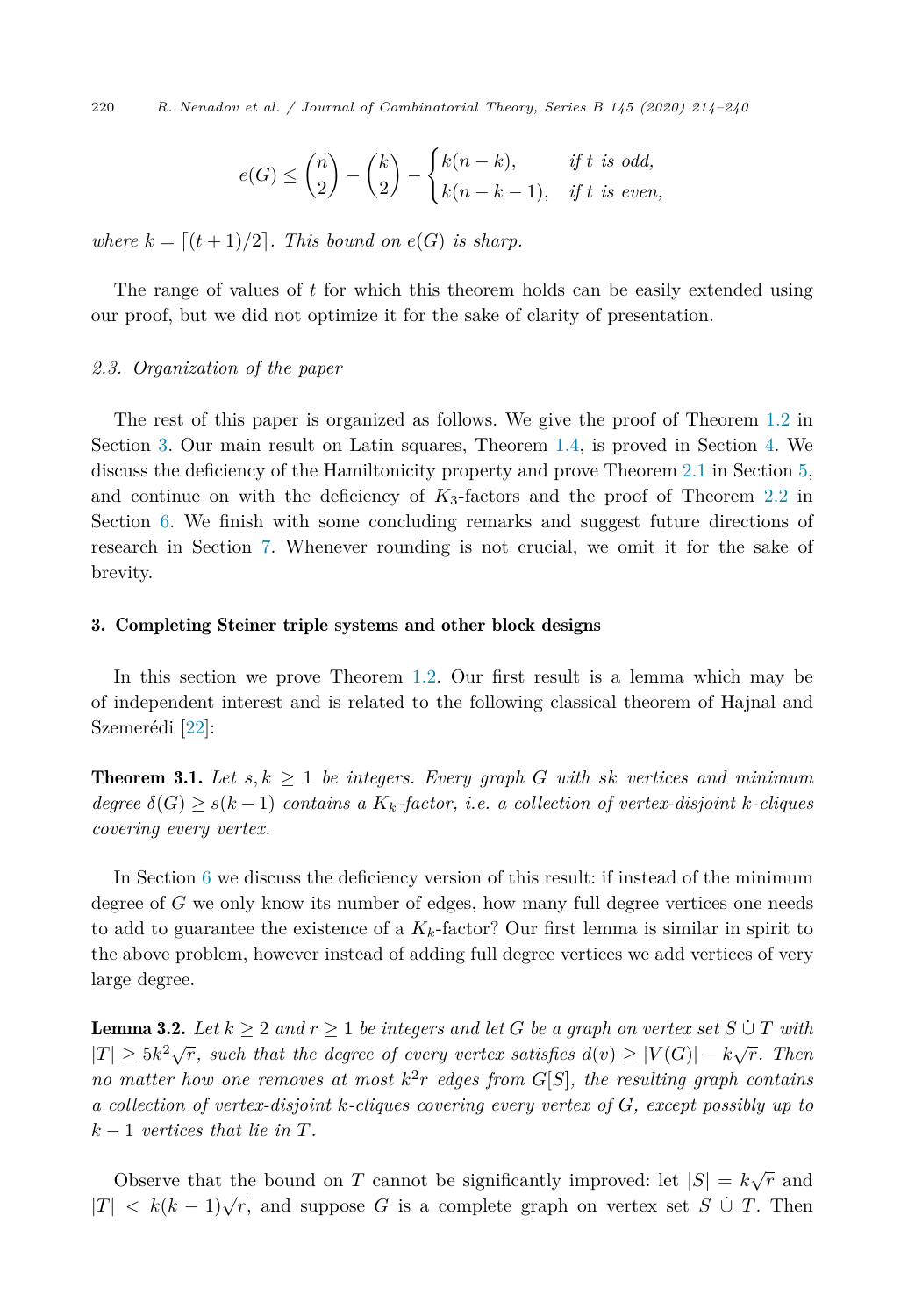removing all edges from *S* creates a graph without a collection of vertex-disjoint  $K_k$ 's covering every vertex of *S*.

**Proof of Lemma [3.2.](#page-6-0)** Let R be the set of at most  $k^2r$  edges we deleted from S and set  $G_R = G \setminus R$ . Let  $B \subseteq S$  be the set of vertices incident to at least  $2k\sqrt{r}$  edges in *R*. Note that  $|B| \leq k\sqrt{r}$ . We will first consider the vertices in *B* one by one, and for each  $b \in B$ we will find a disjoint set of  $k-1$  vertices in  $N_{G_F}(b) \cap T = N_G(b) \cap T$  that form a copy of *K<sup>k</sup>*−<sup>1</sup> (recall that *R* contains only edges which completely lie in *S*).

Let  $B = \{b_1, b_2, \ldots, b_{|B|}\}\$ and suppose that for each  $j \leq i$  we have found a set *B*<sup>*j*</sup> ⊂ *T* ∩ *N<sub>G</sub>*(*b<sub>j</sub>*) of *k* − 1 vertices so that  $G[B_j] \cong K_{k-1}$  and  $B_{j_1} \cap B_{j_2} = \emptyset$  for each  $1 \leq j_1 < j_2 \leq i$ . Set  $T_i := T \setminus \bigcup_{j \leq i} B_j$ . From  $d_G(b_{i+1}) \geq |V(G)| - k\sqrt{r}$  we get

$$
|N_G(b_{i+1}) \cap T_i| \ge |T_i| - k\sqrt{r} \ge |T| - |B|(k-1) - k\sqrt{r} > 3k^2\sqrt{r}.
$$

Let  $H_i = G[N(b_{i+1}) \cap T_i]$  and note that every vertex  $v \in H_i$  satisfies

$$
d_{H_i}(v) \ge |N(b_{i+1}) \cap T_i| - k\sqrt{r} > \left(1 - \frac{1}{k-1}\right)|V(H)|.
$$

Therefore, by Turán's theorem  $H_i$  contains a copy of  $K_{k-1}$  (though note that this step is trivial in the cases  $k = 2, 3$ . Let  $B_{i+1}$  be the vertex set of such a copy. Continuing this process, we have found a collection of vertex-disjoint  $K_k$ 's covering every vertex of *B*.

It remains to find a collection of disjoint  $K_k$ 's which cover all the vertices in  $S' = S \setminus B$ and all but at most  $k-1$  in  $T_{|B|}$ . To this end, let  $T' \subseteq T_{|B|}$  be an arbitrary subset such that  $|S' \cup T'|$  is divisible by *k* and  $|T_{|B|} \setminus T'| \leq k-1$ . We will show that the graph  $H' := G[S' \cup T']$  contains a  $K_k$ -factor. Having the Hajnal–Szemerédi theorem (Theorem [3.1](#page-6-0)) in mind, the only thing we need to show is that  $H'$  has sufficiently large minimum degree. Consider some vertex  $v \in H'$ . As  $v \notin B$  we have that it is adjacent to at most  $2k\sqrt{r}$  edges in *R*. Together with the assumption that the initial degree of *v* (in *G*) was at least  $|V(G)| - k\sqrt{r}$ , this implies

$$
d_{H'}(v) \ge |V(H')| - k\sqrt{r} - 2k\sqrt{r} - |T_{|B|} \setminus T'| \ge \left(1 - \frac{1}{k}\right)|V(H')|.
$$

In the last inequality we used that

$$
|V(H')| \ge |T'| \ge |T| - (|B| + 1)(k - 1) > 4k^2\sqrt{r}.
$$

Hence by the Hajnal–Szemerédi theorem (Theorem [3.1](#page-6-0)) *H*<sup> $\prime$ </sup> has a  $K_k$ -factor. Finally, this *K<sub>k</sub>*-factor together with the copies of  $K_k$  given by  $B_i \cup \{b_i\}$  for  $1 \leq i \leq |B|$ , forms a desired collection of vertex-disjoint  $K_k$ 's.  $\Box$ 

To prove Theorem [1.2](#page-1-0) we also need the following result of Gustavsson [\[21\]](#page-25-0):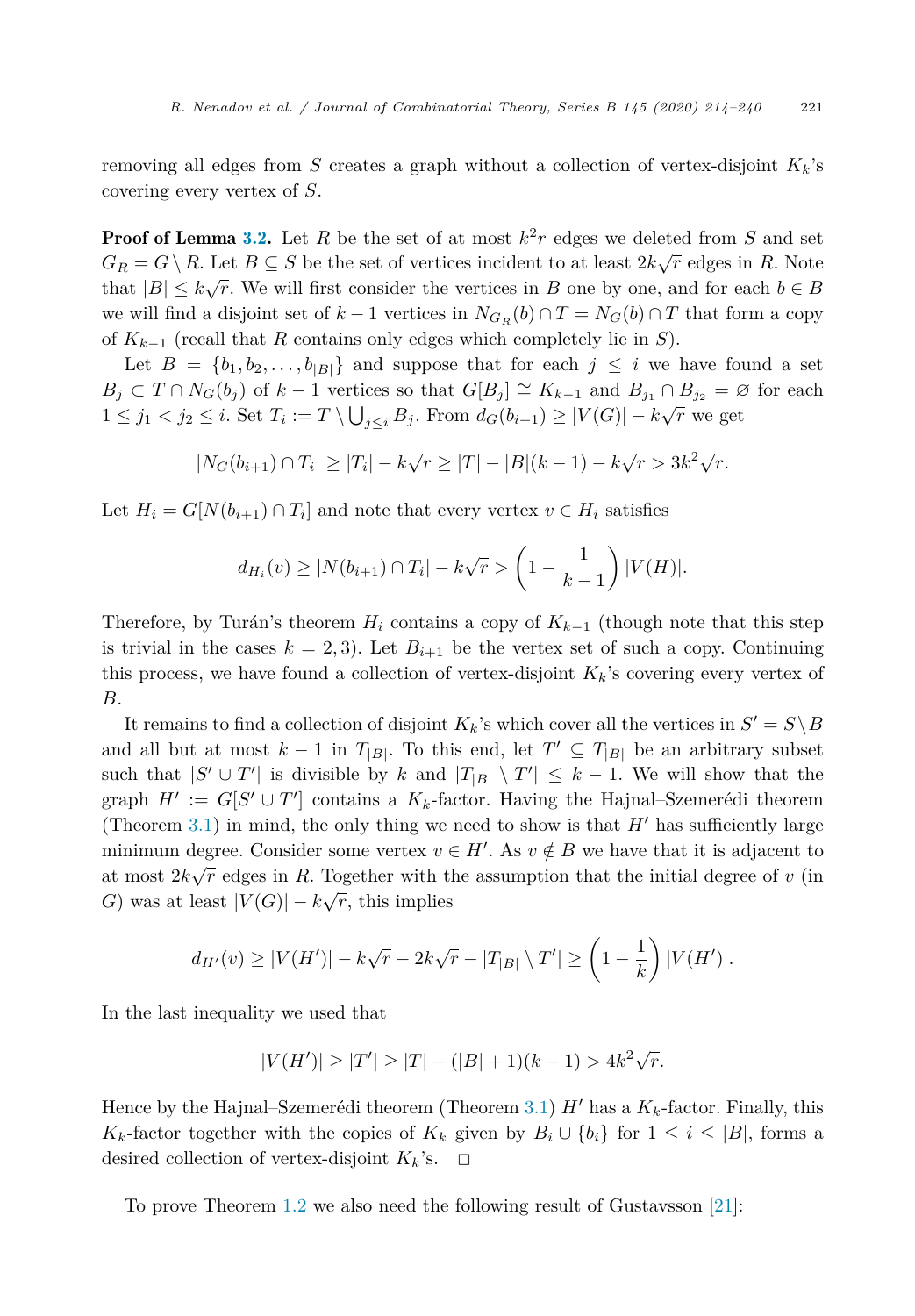<span id="page-8-0"></span>**Theorem 3.3.** For every integer  $k \geq 3$  there exist  $\gamma, n_0 > 0$  such that every graph G with  $n \geq n_0$  *vertices* and *minimum* degree  $\delta(G) \geq (1-\gamma)n$ *, satisfying*  ${k \choose 2} |e(G)$  and  $(k-1)|d(v)$ *for every*  $v \in V(G)$ *, has a*  $K_k$ *-decomposition.* 

It is worth mentioning that currently best known bounds on the value of  $\gamma$  in Theo-rem 3.3 are due to Dross [\[14](#page-25-0)]  $(k = 3)$  and Montgomery [\[36](#page-26-0)]  $(k \ge 4)$ . As  $\gamma$  only has an impact on the value of  $\varepsilon$  in Theorem [1.2](#page-1-0), either of these theorems serve our purpose.

The following lemma directly implies Theorem [1.2](#page-1-0).

**Lemma 3.4.** For every integer  $k \geq 3$  there exist  $\varepsilon, n_0 > 0$  such that the following holds. *Let G be a graph obtained from the complete graph on*  $n \geq n_0$  *vertices by deleting*  $r \leq \varepsilon n^2$ *edge-disjoint copies of*  $K_k$ *. Then there exists some*  $t \leq 7k^2\sqrt{r}$  *such that*  $G * K_t$  *has a Kk-decomposition.*

**Proof.** Let  $j \geq 0$  be the smallest integer such that  $n + t$  is divisible by k and  $n + t - 1$  is divisible by  $k-1$ , where  $t = 6k^2\sqrt{r} + j$ . It follows from the Chinese Remainder Theorem that  $j \leq k^2$ , thus  $t \leq 7k^2\sqrt{r}$ . We show that  $G' = G * K_t$  has a  $K_k$ -decomposition. For the rest of the proof let *W* denote the set of *t* vertices added to *G* (corresponding to  $K_t$ ) and *R* the set of edges corresponding to deleted copies of  $K_k$ .

Let *B* be the set of vertices in *G* with degree less than  $n - k^2 \sqrt{r}$ . As  $|R| = r{k \choose 2}$ , we have  $|B| \leq \sqrt{r}$ . By adding arbitrary set of vertices from *G* to *B*, we can assume that  $|B| = \sqrt{r}$ . Our first aim is to find a small collection of edge-disjoint copies of  $K_k$  in  $G'$ that cover every edge incident to at least one vertex of  $B$ . Removing these  $K_k$ 's and the vertices in  $B$ , we will show that the resulting graph has a very high minimum degree and hence by Gustavsson's theorem (Theorem 3.3) it has a  $K_k$ -decomposition. Overall, this gives us a  $K_k$ -decomposition of  $G'$ .

We build the collection of edge-disjoint copies of  $K_k$  in  $G'$  that cover every edge incident to at least one vertex of  $B$  iteratively, considering the vertices of  $B$  one by one. For that, let  $B = \{b_1, b_2, \ldots, b_{|B|}\}\$ be an arbitrary ordering of the vertices of *B* and suppose we have defined the collections  $S_1, S_2, \ldots, S_i$  of distinct copies of  $K_k$  in  $G'$ , for some  $i < |B|$ , such that the following holds:

- (i) for every  $j_1, j_2 \in \{1, \ldots, i\}$ , if  $F_1 \in S_{j_1}$  and  $F_2 \in S_{j_2}$  with  $F_1 \neq F_2$  then  $F_1$  and  $F_2$ are edge-disjoint, and
- (ii) for every  $1 \leq j \leq i$ , every edge in *G*<sup> $\prime$ </sup> incident to  $b_j$  belongs to some copy of  $K_k$  in  $\bigcup_{j' \leq j} S_{j'}$  and every copy of  $K_k$  in  $S_j$  contains  $b_j$ .

Set  $G_i$  to be the graph obtained from  $G'$  by deleting all edges in the  $K_k$ 's from  $\bigcup_{j\leq i} S_j$ . By (ii) we have that the vertices  $b_1, b_2, \ldots, b_i$  are isolated in  $G_i$ . By (i) and (ii) we have that, for every  $1 \leq j \leq i$ , every vertex  $v \neq b_j$  occurs in at most one of the  $K_k$ 's in  $\mathcal{S}_j$ . Hence by forming  $G_i$  from  $G'$ , the degree of every vertex not in  $\{b_1, b_2, \ldots, b_i\}$  reduced by at most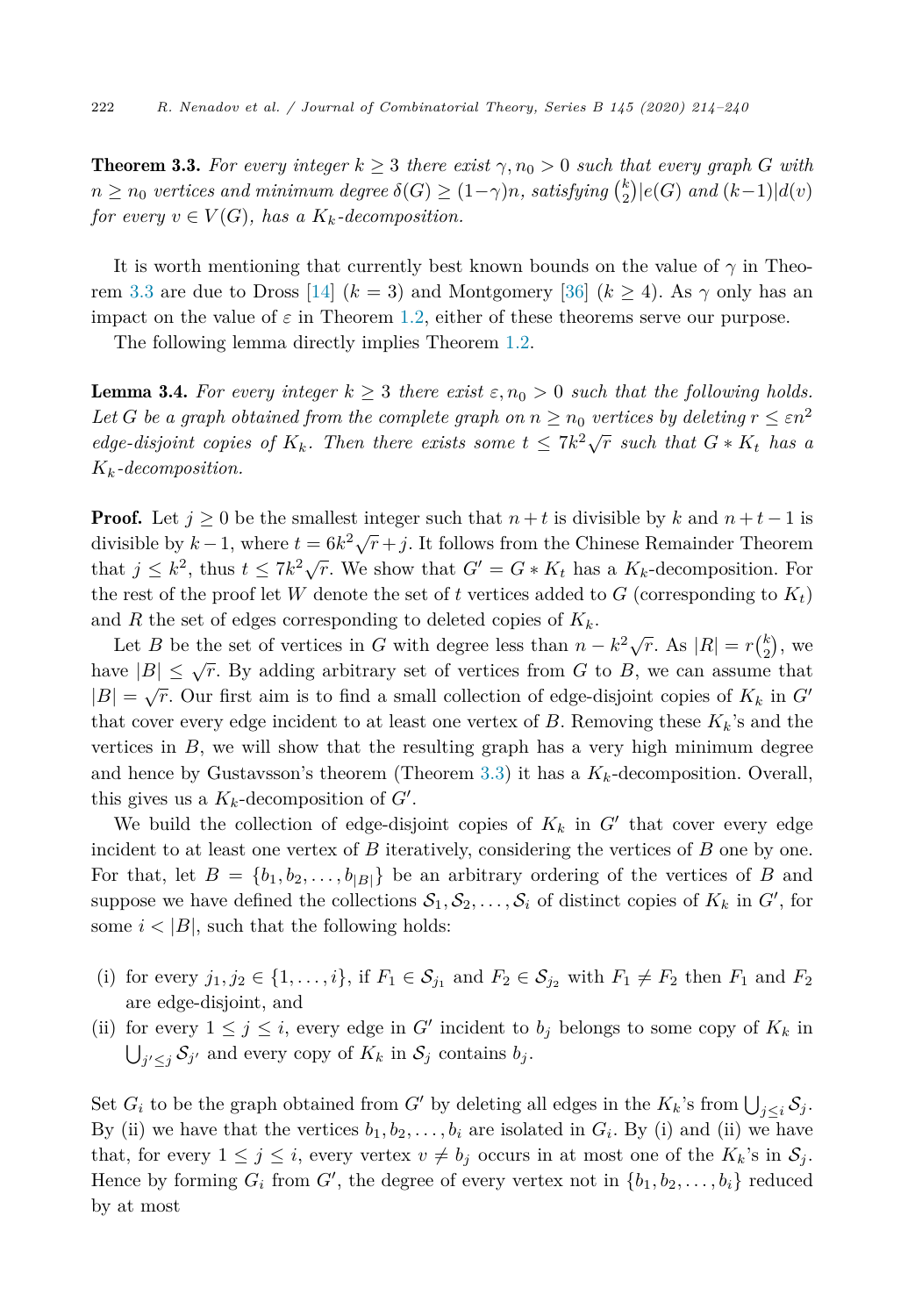*R. Nenadov et al. / Journal of Combinatorial Theory, Series B 145 (2020) 214–240* 223

$$
(k-1)i \le (k-1)(|B|-1) \le (k-1)(\sqrt{r}-1) \le (k-1)\sqrt{r}-1. \tag{1}
$$

As the vertex  $b_{i+1}$  was connected to every vertex in W (in  $G'$ ), letting  $N_i(v)$  denote the neighborhood of a vertex  $v$  in  $G_i$  we have

$$
|N_i(b_{i+1}) \cap W| \ge |W| - (k-1)\sqrt{r} + 1 \ge 5k^2\sqrt{r}.
$$

Set  $S_i := N_i(b_{i+1}) \setminus W$  and  $T_i := N_i(b_{i+1}) \cap W$ . Let  $H_i$  be the graph on the vertex set  $S_i \cup T_i$  obtained from  $G'[S_i \cup T_i]$  by adding back the edges from *R*. By (1), every vertex  $v \in H_i$  has degree at least

$$
\deg_{H_i}(v) \ge |V(H_i)| - 1 - (k - 1)\sqrt{r} + 1 = |V(H_i)| - (k - 1)\sqrt{r}.
$$

Hence we may remove again edges from *R* and apply Lemma [3.2](#page-6-0), with *k* playing the role of  $k-1$ , to find a collection  $\mathcal{F}_i$  of vertex-disjoint  $K_{k-1}$ 's in  $H_i$  covering every vertex of  $S_i \cup T_i$  except possibly up to  $k-2$  vertices that lie in  $T_i$ . Note that we can indeed do that as  $|R| = r\binom{k}{2} < (k-1)^2r$ . Moreover, as for every  $w \in V(G') \setminus (S_i \cup T_i)$  we have that the edge  $b_{i+1}w$  belongs to a copy of  $K_k$  from a collections of edge-disjoint  $K_k$ 's, from the fact that  $k-1$  divides  $|V(G')|-1$  we conclude that  $|S_i \cup T_i|$  is also divisible by  $k-1$ . Thus  $\mathcal{F}_i$  in fact covers every vertex in  $S_i \cup T_i$ . The copies of  $K_{k-1}$  from  $\mathcal{F}_i$  together with  $b_{i+1}$  form a collection  $S_{i+1}$  of copies of edge-disjoint  $K_k$ 's covering every edge incident to  $b_{i+1}$  in  $G_i$ , as desired.

Next, let  $G^*$  be the graph obtained from  $G'$  by deleting all edges in the  $K_k$ 's from  $\bigcup_{j\leq |B|} \mathcal{S}_j$ , as well as the (now isolated) vertices  $b_1, b_2, \ldots, b_{|B|}$ . By forming  $G^*$  from  $G'$ , the degree of every vertex not in  $\{b_1, b_2, \ldots, b_{|B|}\}\$  reduced by at most  $k\sqrt{r}$  (see (1)) and hence, by the definition of *B*, the minimum degree of  $G^*$  is at least

$$
\delta(G^*) \ge |V(G^*)| - k^2 \sqrt{r} - k\sqrt{r} \ge |V(G^*)| - 2k^2 \sqrt{r}.
$$

As  $r \leq \varepsilon n^2$  and  $|V(G^*)| = n + t - |B| > n$ , for  $\varepsilon$  sufficiently small compared to *k* we have  $2k^2\sqrt{r} < \gamma |V(G^*)|$ , thus Gustavsson's theorem implies a  $K_k$ -decomposition of  $G^*$ . Indeed, by our choice of *t* we have that  $(k-1)(n+t-1)$  and  ${k \choose 2} \binom{n+t}{2}$ . Since  $G^*$  is obtained from *K<sup>n</sup>*+*<sup>t</sup>* by removing edge disjoint *Kk*'s, its degrees are still divisible by *k*−1 and its number of edges is divisible by  $\binom{k}{2}$ . The decomposition of  $G^*$ , together with the  $K_k$ 's from  $S_1, \ldots S_{|B|}$ , forms a full  $K_k$ -decomposition of  $G'$ .  $\Box$ 

We now present a construction showing that Lemma [3.4](#page-8-0) is tight for  $r > 2n$  up to a multiplicative constant, which also translates to sharpness of Theorem [1.1](#page-1-0) and Theo-rem [1.2](#page-1-0). To remind the reader, a linear lower bound on  $r$  is not a coincidence: for  $k = 3$ and  $r < n/2$ , Horsley [[24\]](#page-25-0) conjectured that any partial STS of order *n* has an embedding of the same order, and it is natural to believe that a similar result should hold for partial  $(n, k)$ -designs as well. Let  $k \geq 3$  and  $2n < r \leq 4n^2/k^2$ . We define copies of  $K_k$  to be deleted as follows: Fix a vertex *v* and a subset  $V'$  of size  $k\sqrt{r}/2$  (the upper bound on *r*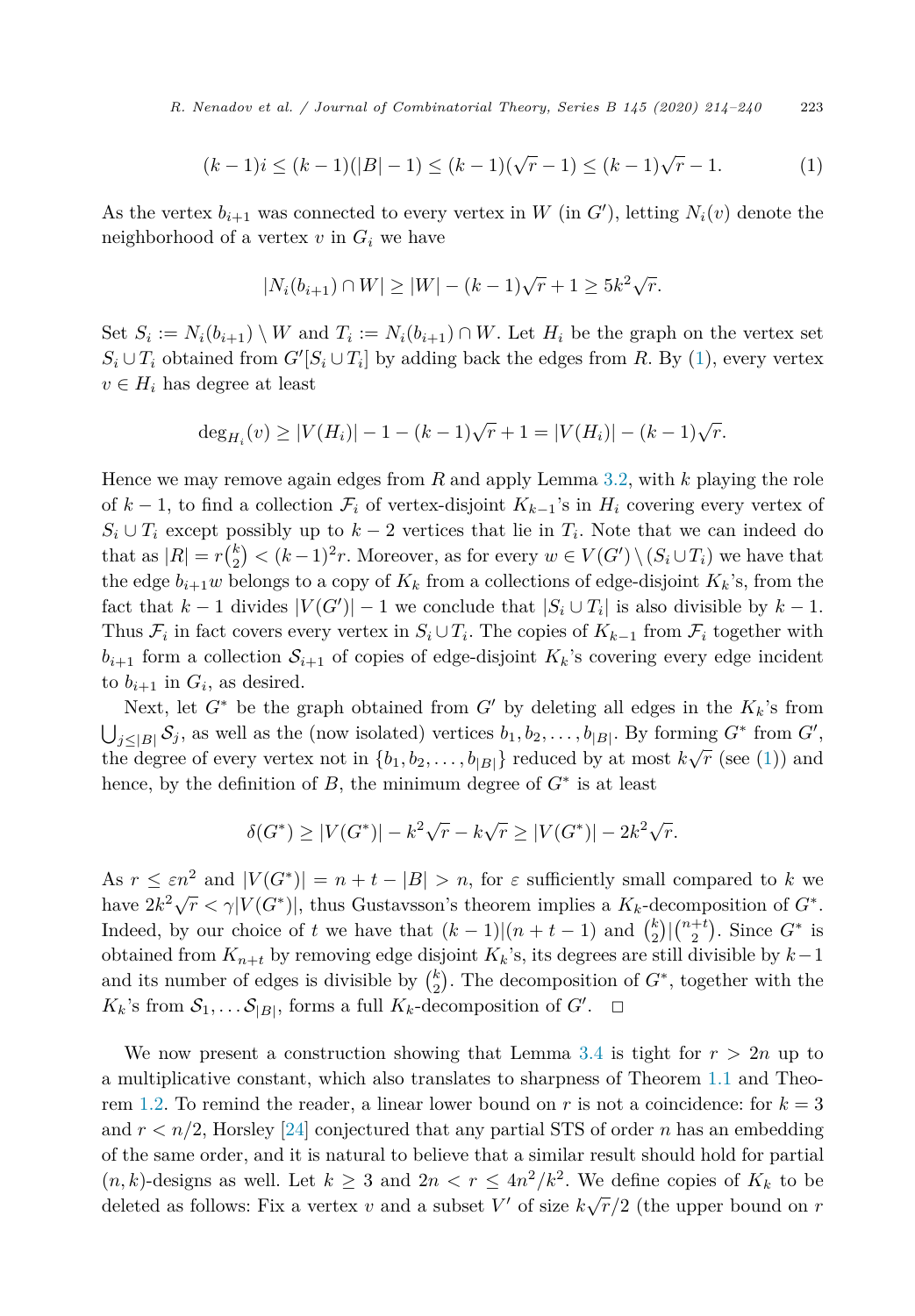tells us that  $|V'| \leq n$ , thus we can indeed choose such *V*'). Take a family of  $K_k$ 's given by an arbitrary  $K_k$ -decomposition of  $K_n[V']$  (which exists if  $|V'|$  satisfies some divisibility conditions) together with copies of  $K_k$  obtained by joining *v* to the copies of  $K_{k-1}$  of an arbitrary  $K_{k-1}$ -factor of  $K_n \setminus (V' \cup \{v\})$ . All these copies of  $K_k$  are clearly edge-disjoint and there are less than  $\frac{kr}{4(k-1)} + n \leq r/2 + n \leq r$  of them. Let *G* be the graph obtained by removing these copies. Then  $V'$  is an independent set in  $G$  and  $v$  is not connected to any vertex outside of  $V'$ . In particular, for every  $w \in V'$ , in order to cover the edge  $\{v, w\}$ by a copy of  $K_k$  one needs to add  $k-2$  new vertices. Moreover, all these sets of new vertices have to be disjoint in order to keep the copies of  $K_k$ 's edge-disjoint, resulting in  $(k-2)|V'$  $| = k(k-2)\sqrt{r}/2$  new vertices.

As remarked earlier, we cannot always guarantee that a partial  $(n, k)$ -design  $\mathcal F$  always has an embedding of the same order. The next corollary of Lemma [3.4](#page-8-0) shows that we can find a partial  $(n, k)$ -design  $\mathcal{F}'$  over the same set such that  $\mathcal{F} \subseteq \mathcal{F}'$  and  $\mathcal{F}'$  is close to being a complete  $(n, k)$ -design.

**Corollary 3.5.** For every  $k \geq 3$  there exists  $\varepsilon$ ,  $n_0 > 0$  such that the following holds. Given *a partial*  $(n, k)$ *-design* F *of order*  $n \geq n_0$  *with*  $|\mathcal{F}| \leq \varepsilon n^2$  *blocks, there exists a partial*  $(n, k)$ -design  $\mathcal{F}'$  over the same set such that  $\mathcal{F} \subseteq \mathcal{F}'$  and  $\mathcal{F}'$  covers all but at most  $21k^3\sqrt{|\mathcal{F}|}n$  pairs of vertices.

**Proof.** Each block of F corresponds to a copy  $K_k$  in  $K_n$ , thus let G be the graph obtained from  $K_n$  by deleting these  $|\mathcal{F}|$  copies. Then, for some  $t \leq 7k^2\sqrt{|\mathcal{F}|}$ ,  $G * K_t$  contains a  $K_k$ -decomposition. Note that every two  $K_k$ 's in a  $K_k$ -decomposition which contain the same vertex *v* intersect only in *v*. Thus there are exactly  $(t + n - 1)/(k - 1)$  copies of  $K_k$  which contain a vertex  $v$ , thus at most

$$
t \cdot \frac{t+n-1}{k-1} \le \frac{2tn}{k-1} \le 21kn\sqrt{|\mathcal{F}|}
$$

copies of  $K_k$  contain at least one newly added vertex. The first inequality holds for sufficiently small  $\varepsilon$ . Therefore, deleting all the copies of  $K_k$  containing at least one newly added vertex gives a partial  $(n, k)$ -design over  $[n]$  which has at most  $21k^3n\sqrt{|\mathcal{F}|}$  pairs of vertices uncovered.  $\Box$ 

We finish this section with a short discussion on possible extensions of Theorems [1.1](#page-1-0) and [1.2](#page-1-0) to hypergraphs. Denote by  $K_n^{(3)}$  the complete 3-uniform hypergraph with *n* vertices. Somewhat surprisingly, in this case is not true that by removing  $\varepsilon n^3$  edgedisjoint copies of  $K_4^{(3)}$  from  $K_n^{(3)}$  we can always decompose the remaining hyperedges into copies of  $K_4^{(3)}$ , even if we add linearly many full degree vertices. The following construction shows this: Fix two vertices  $v, w$  and choose a collection  $\mathcal F$  of quadratically many hyperedges in  $V(K_n^{(3)}) \setminus \{v,w\}$  that cover every pair of vertices exactly once. In other words,  $\mathcal F$  is a STS on  $V(K_n^{(3)}) \setminus \{v, w\}$ . Remove all  $K_4^{(3)}$ 's formed by a hyperedge in F together with the vertex *v*. Note that this removes only  $O(n^2)$  hyperedges, whereas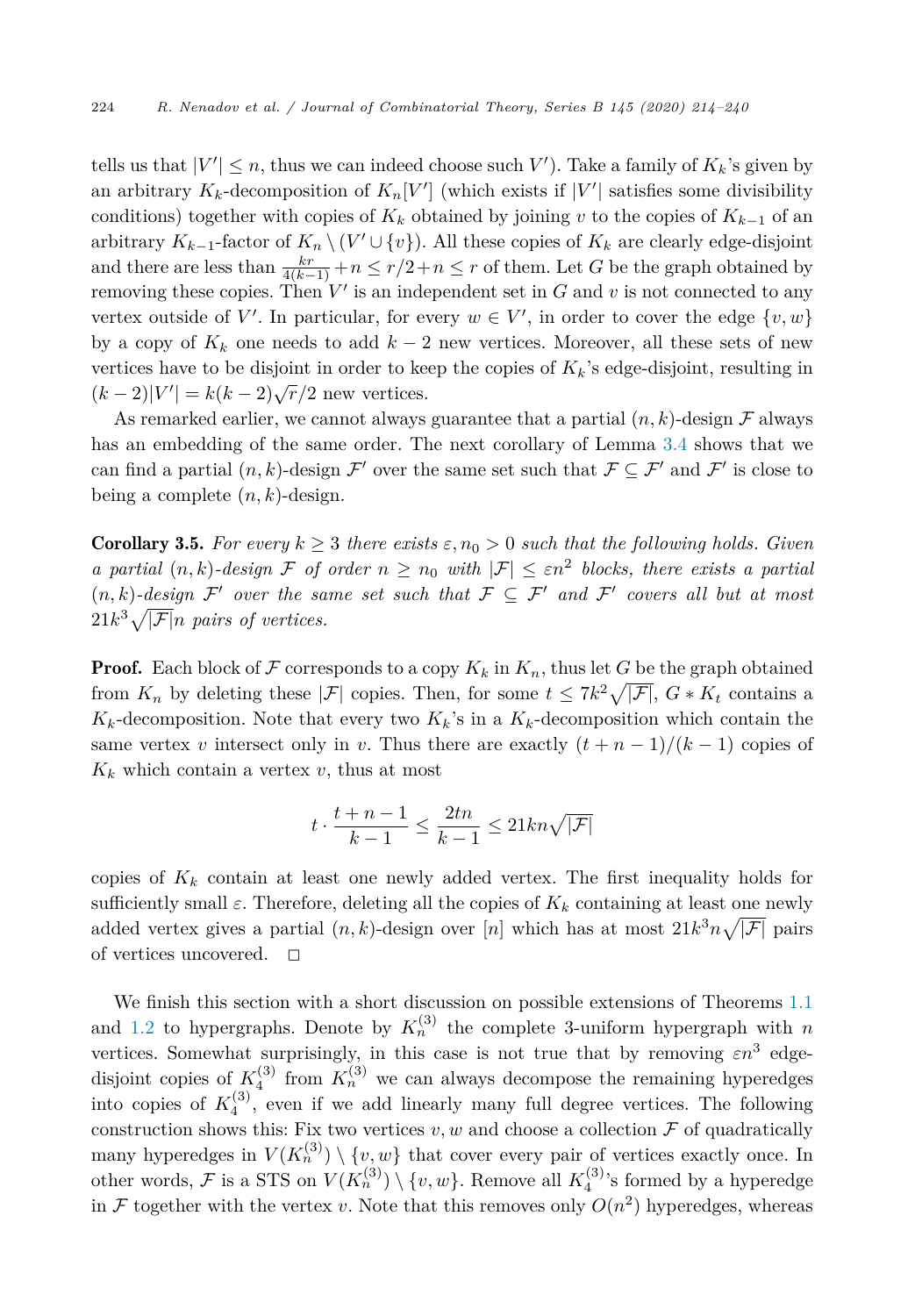<span id="page-11-0"></span> $K_n^{(3)}$  has  $\Theta(n^3)$  edges. Now consider the hyperedges containing *v, w*. Each hyperedge  $\{v, w, x\}$  needs to be covered, but the  $\{v, x, y\}$  edge has already been used for all *y* and so a new vertex x' needs to be added, moreover these new vertices need to be different and so at least  $n-2$  new vertices need to be added.

Note, however, that by a celebrated result of Keevash [\[26](#page-25-0)] about existence of designs in hypergraphs with very large degree, there exists an absolute constant *C* such that for  $t = Cn + O(1)$  we have that  $\mathcal{H} * K_t$  contains a  $K_4^{(3)}$ -decomposition for any hypergraph  $\mathcal{H}$ on *n* vertices. To salvage a deficiency problem for hypergraphs, we believe the following is plausible.

**Question 3.6.** *Is it true that for every*  $\varepsilon > 0$  *there exists*  $a \delta > 0$  *such that the following holds* for *large* enough *n*: Let  $H$  be obtained from  $K_n^{(3)}$  by deleting some number of edge*disjoint copies of*  $K_4^{(3)}$  *so that every vertex is incident to at most*  $\delta n^2$  *such deleted copies. Then there exists an integer*  $t \leq \varepsilon n$  *so that*  $\mathcal{H} * K_t$  *has a*  $K_4^{(3)}$ -*decomposition.* 

# 4. Embedding partial Latin squares

In this section we prove Theorem [1.4](#page-3-0). As mentioned earlier, Theorem [1.4](#page-3-0) can be seen as a multi-partite version of Theorem [1.2.](#page-1-0) Let us make this connection explicitly. Suppose we are given  $k - 2$  pairwise orthogonal partial Latin squares  $P_1, \ldots, P_{k-2}$  of order *n*. Let  $V_1, \ldots, V_k$  be vertex classes of  $K_{n,\ldots,n}$ , the complete *k*-partite graph with each part being of size *n* (we call such a complete *k*-partite graph *n-balanced*), and label vertices in each  $V_i$  as  $\{1, \ldots, n\}$ . Throughout this section we are always working with *k*-partite graphs, thus there is no risk of ambiguity by writing  $K_{n,\ldots,n}$ . Slightly abusing notation, we implicitly differentiate between vertices with the same label coming from different  $V_i$ 's. We now form a family of edge-disjoint cliques in  $K_{n,\dots,n}$  as follows: for each  $i, j \in [n]$  such that  $(P_t)_{i,j} \neq *$  for at least one  $t \in \{1, \ldots, r-2\}$ , take a clique with the vertex set

$$
\{i \in V_1\} \cup \{j \in V_2\} \cup \{w \in V_{t+2} \colon 1 \le t \le k-2 \text{ and } (P_t)_{i,j} = w\}.
$$

Clearly, each such clique is of size at least 3 and at most *k*. Let us denote all these cliques by  $A_1, \ldots, A_m$ . It is important to observe that every such clique contains a vertex from  $V_1$  and  $V_2$ . Note that if there exists a  $K_k$ -decomposition of a complete *k*-partite graph  $K_{n',...,n'}$ , for some  $n' \geq n$ , such that each  $A_i$  belongs to a clique from this decomposition, then there exist pairwise orthogonal Latin squares  $P'_1, \ldots, P'_{k-2}$  of order  $n'$ , with each  $P'_i$ being an embedding of  $P_i$ : simply set  $(P'_t)_{i,j}$  to be the label of the vertex in  $V_{t+2}$  which belongs to the  $K_k$  from this decomposition which contains  $i \in V_1$  and  $j \in V_2$ .

In the case where all *Ai*'s are of size *k* then what we are asking for is just an embedding of a partial  $K_k$ -decomposition (that is, its multi-partite version). However, some cliques could be smaller than *k* and handling this is one of the main differences compared to the proof of Theorem [1.2.](#page-1-0) This is done in the following lemma.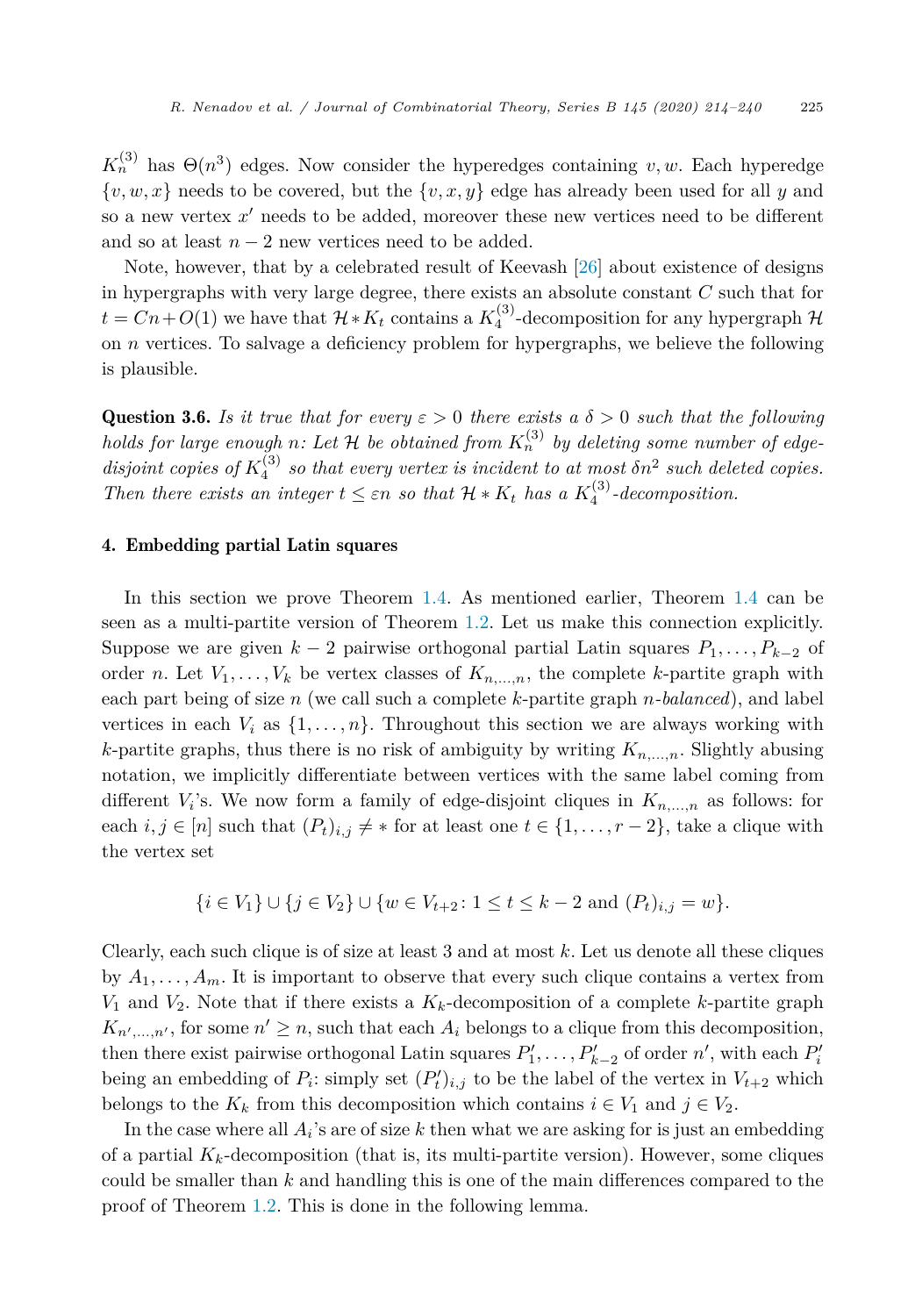<span id="page-12-0"></span>**Lemma 4.1.** For every  $k \geq 3$  there exists  $\varepsilon > 0$  such that the following holds. Let  $m \leq \varepsilon n^2$ and  $A_1, A_2, \ldots, A_m$  be edge-disjoint cliques in  $K_{n_1,\ldots,n_n}$  such that each  $A_i$  contains a vertex from  $V_1$  and a vertex from  $V_2$ . Then, for  $n' = n + 4k\sqrt{m}$ , there exist a collection of edgedisjoint  $K_k$ 's  $B_1, B_2, \ldots, B_m$  in  $K_{n',...,n'}$  such that  $A_i \subseteq B_i$  for all  $i \in [m]$ .

**Proof.** Let us denote the set of newly added  $4k\sqrt{m}$  vertices to each  $V_i$  by  $T_i$ . It will be convenient for the proof to further split each  $T_i$  into two sets, say  $T_i'$  and  $T_i''$ , of (nearly) equal size.

Let  $Q = \{v_1, v_2, \ldots, v_{\sqrt{m}}\}$  be a set of *bad* vertices, defined iteratively as follows. Having defined  $v_1, v_2, \ldots, v_i$ , let  $v_{i+1} \in V(K_{n,\ldots,n}) \setminus \{v_1, \ldots, v_i\}$  be a vertex incident to the largest number of  $A_i$ 's that are not incident to any of the vertices  $v_1, v_2, \ldots, v_i$ . Observe that, by definition, any  $v \notin Q$  is incident to at most  $\sqrt{m}$  of  $A_i$ 's that do not contain a vertex from *Q*.

Next, we say that an  $A_i$  is *bad* if it contains at least two vertices from  $Q$ . Since  $A_i$ 's are edge-disjoint, this implies that every vertex is incident to at most  $|Q| = \sqrt{m}$  bad cliques. By relabelling  $A_i$ 's, we may assume  $A_1, \ldots, A_s$  are bad and  $A_{s+1}, \ldots, A_m$  are not bad, for some *s*. We will first extend the bad cliques using sets  $T_i'$  and then extend the remaining cliques using sets  $V_i \cup T''_i$ . By using such disjoint sets, we can treat both cases independently.

**Extending bad cliques.** Suppose we have extended  $A_1, \ldots, A_{i-1}$  to edge-disjoint copies  $B_1, \ldots, B_{i-1}$  of  $K_k$  using only vertices from sets  $T_i'$ . Without loss of generality, we may assume  $A_i$  is a clique on  $v_1 \in V_1, v_2 \in V_2, \ldots, v_z \in V_z$ , for some  $3 \le z \le k$  (if  $z = k$  then  $A_i$  is already a copy of  $K_k$ ). We iteratively extend  $A_i$  to a copy of  $K_{z+1}$  using a vertex from  $T'_{z+1}$ , then to a copy of  $K_{z+2}$  using a vertex from  $T'_{z+2}$ , and so on.

Since every vertex is incident to at most  $\sqrt{m}$  bad cliques, at most  $\sqrt{m}$  vertices from  $T'_{z+1}$  are in the same clique as  $v_1$  so far. The same holds for  $v_2, v_3, \ldots, v_z$ . In particular, all but at most  $z\sqrt{m}$  vertices in  $T'_{z+1}$  are such that together with  $A_i$  they form a copy of  $K_{z+1}$  which is edge-disjoint from all previously obtained  $K_k$ 's. Let  $t_{z+1} \in T'_{z+1}$  be an arbitrary such vertex. Note that every clique so far which contains  $t_{z+1}$  also contains a vertex from  $Q$ , thus from edge-disjointness we have that  $t_{z+1}$  is contained in at most  $|Q| = \sqrt{m}$  cliques. Continuing the process, all but at most  $z\sqrt{m} + \sqrt{m}$  vertices in  $T'_{z+2}$ do not appear in a same clique with either of  $v_1, \ldots, v_z, t_{z+1}$ . In general, after extending *A*<sup>*i*</sup> to a copy  $K_{z+j}$ , for some  $j < k-z$ , all but at most  $(z+j)\sqrt{m}$  vertices in  $T'_{z+j+1}$  are 'available'. Therefore, we can repeat this process until  $A_i$  is extended to a copy of  $K_k$ which is edge-disjoint from all other cliques.

Extending good cliques. Throughout the process of extending good cliques, we maintain an invariant that every vertex in  $V_i \cup T''_i$  which is not bad belongs to at most  $2\sqrt{m}$ cliques. Note that at the beginning of the procedure this condition is satisfied: a vertex which is not bad is contained in at most  $\sqrt{m}$  cliques that do not contain a vertex from *Q* (otherwise such a vertex would be bad) and at most  $|Q| = \sqrt{m}$  cliques which contain a vertex from *Q*, owing to all the cliques being edge-disjoint.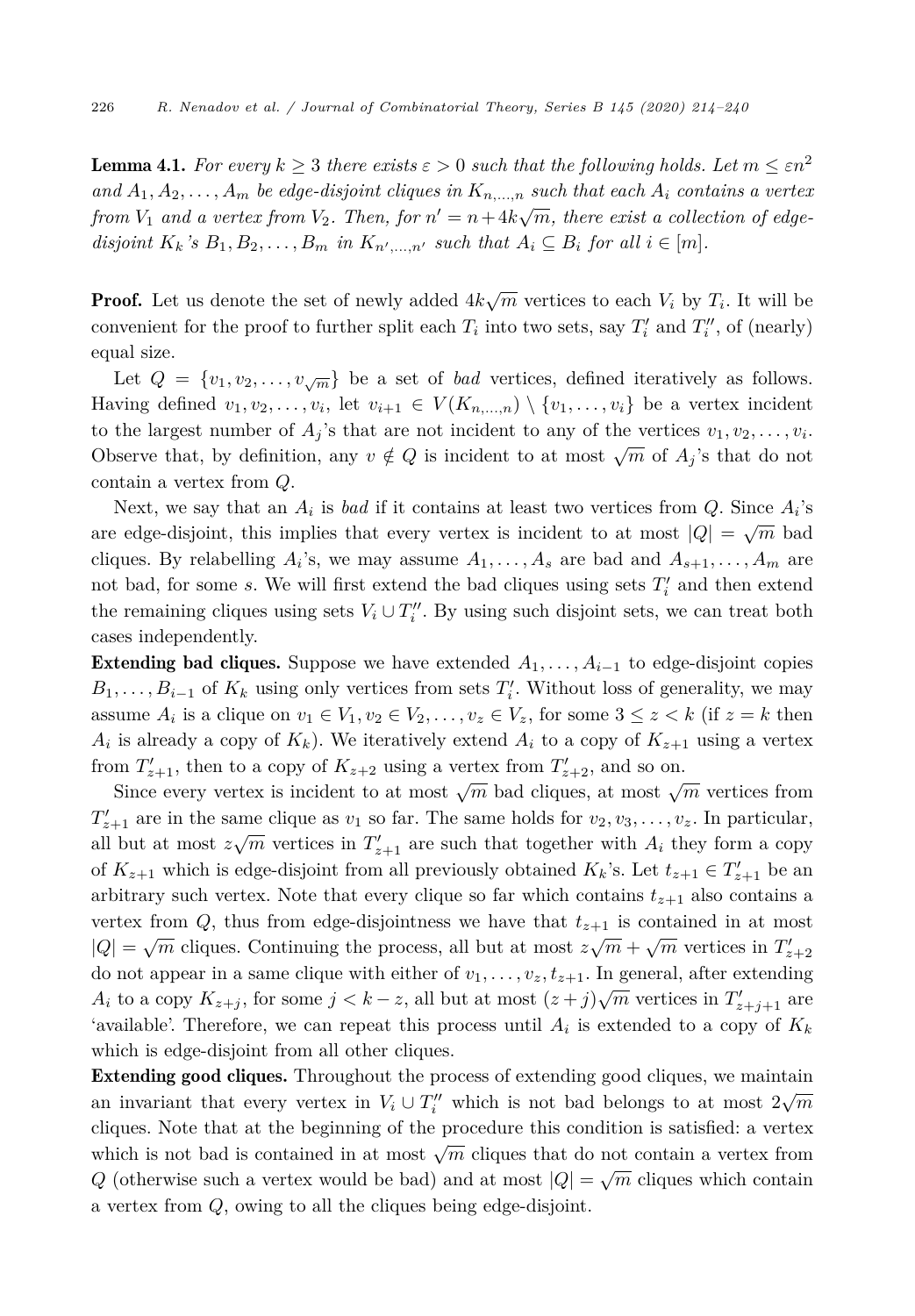<span id="page-13-0"></span>Suppose we have extended cliques  $A_{s+1}, \ldots, A_{i-1}$  to  $B_{s+1}, \ldots, B_{i-1}$  and consider a good clique  $A_i$ . Without loss of generality, we may assume that it is a clique on  $v_1 \in V_1, \ldots, v_z \in V_z$ , for some  $z < k$ , and let  $v_j$  be the bad vertex (if it has a bad vertex at all). By the definition of a good clique, none of  $\{v_1, \ldots, v_z\} \setminus \{v_j\}$  can then be bad. As each clique uses a vertex from  $V_1$  and  $V_2$ ,  $v_j$  is incident to at most *n* cliques (note that for this it is crucial that every clique contains a vertex from both  $V_1$  and  $V_2$ ; otherwise this would not be true if  $j = 1$ ). Therefore, by the invariant, at most  $n + 2z\sqrt{m}$  vertices in  $V_{z+1} \cup T''_{z+1}$  are part of a clique together with one of  $v_1, \ldots, v_z$ . Therefore there are at least  $k\sqrt{m}$  'available' vertices. Let us choose  $v_{z+1} \in V_{z+1} \cup T''_{z+1}$  to be one such available vertex which is used the least number of times (that is, it belongs to the smallest number of cliques  $B_1, \ldots, B_{i-1}, A_i, A_{i+1}, \ldots, A_m$ . This implies that  $v_{z+1}$  appears in at most

$$
\frac{m}{k\sqrt{m}} < \sqrt{m}
$$

cliques. In particular, by extending  $A_i$  using  $v_{z+1}$  we have that  $v_{z+1}$  appears in at most  $\sqrt{m} + 1$  cliques, thus the invariant remains satisfied.

Continuing this process, we have that there are at most  $n + 2(z + 1)\sqrt{m}$  vertices in  $V_{z+2} \cup T''_{z+2}$  which appear in a clique with either  $v_1, \ldots, v_z, v_{z+1}$ . Again, by choosing  $v_{z+2} \in V_{z+2} \cup T''_{z+2}$  to be an available vertex which appears in the least number of cliques, we maintain the invariant on the number of cliques which contain any vertex from  $V_{z+2} \cup T''_{z+2}$ . In general, after extending  $A_i$  to a copy of  $K_{z+j}$ , for some *j* such that  $z + j < k$ , we have at least  $k\sqrt{m}$  available vertices in  $V_{z+j+1} \cup T''_{z+j+1}$ , thus we can continue the process until  $A_i$  is extended to a copy of  $K_k$ .  $\Box$ 

The following lemma plays the role analogue to the role of Lemma [3.2](#page-6-0) in the proof of Theorem [1.2](#page-1-0).

**Lemma 4.2.** Let  $k \geq 2$  be an integer and let G be a k-partite graph with vertex classes  $V_i = S_i \dot{\cup} T_i$ , for  $i = 1, 2, ..., k$ , where  $|T_i| \geq 9k\sqrt{m}$  and all  $V_i$ 's are of the same size. Moreover, suppose that every vertex  $v \in V_i$  has at least  $|V_i| - \sqrt{m}$  neighbors in every  $V_i$ , for  $i \neq j$ . Then no matter how we remove at most  $r_v$  edges between  $v \in S_i$  and each  $S_j$ , for  $i \neq j$ , such that  $\sum_{v \in S_i} r_v \leq m$  for each i, the resulting graph contains a  $K_k$ -factor.

As a clarification, note that we allow *rv*'s to be different for different vertices as long as the sum condition is satisfied. Observe that the bound on  $T_i$  cannot be improved: let  $|S_i| = \sqrt{m}$  and  $|T_i| = (k-1)\sqrt{m-1}$  for all *i*, and suppose *G* is the complete *r*-partite graph. Remove all the edges between every two sets  $S_i$  and  $S_j$ . Every  $K_k$  in the resulting graph which contains a vertex from, say,  $S_i$ , must contain a vertex from  $T_j$  for every  $j \neq i$ . In particular, in order to cover all  $\bigcup_{i \geq 2} S_i$  with vertex-disjoint copies of  $K_k$  we need  $|T_1| \geq (k-1)\sqrt{m}$ .

In the proof of Lemma 4.2 we use the following multi-partite version of the Hajnal– Szemerédi theorem due to Fischer [\[18](#page-25-0)].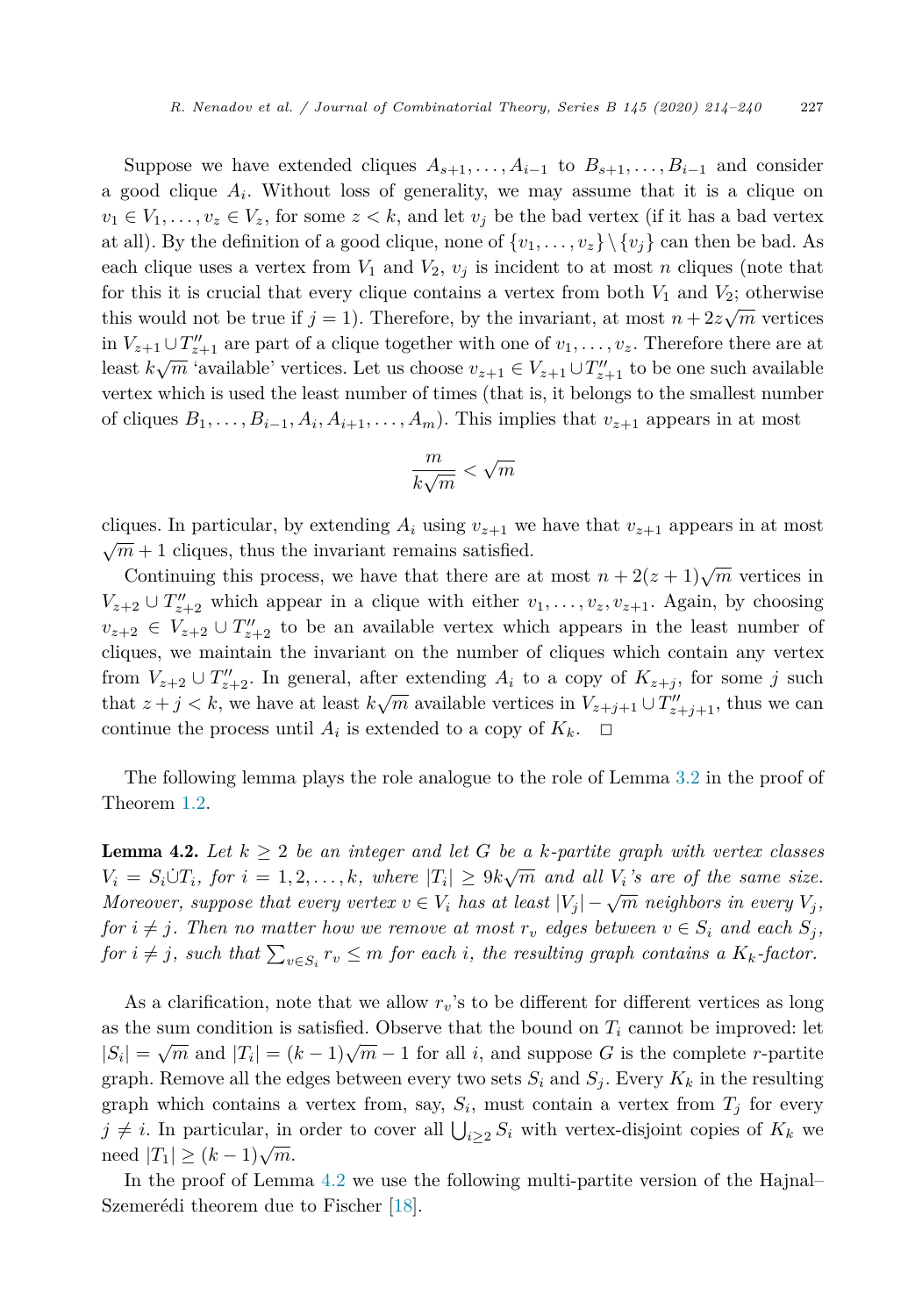<span id="page-14-0"></span>**Lemma 4.3.** Let G be a k-partite *n*-balanced with vertex classes  $V_1, \ldots, V_k$ , such that each vertex  $v \in V_i$  has at least  $\frac{2k-3}{2k-2}n$  neighbors in each  $V_j$ , for  $j \neq i$ . Then G contains *a Kk-factor.*

It is worth noting that, unlike the Hajnal–Szemerédi theorem, owing to a large minimum partite-degree, Lemma 4.3 is very easy to prove using a straightforward matchingsbased argument. A better (and optimal) bound on the minimum partite-degree was obtained by Keevash and Mycroft [[27\]](#page-25-0) and Lo and Markström [\[34](#page-26-0)]. However, a drawback in their results is that they require  $n$  to be sufficiently large with respect to  $k$ , whereas in our proof we rely on the fact that Lemma 4.3 holds for all *n*.

**Proof of Lemma [4.2](#page-13-0).** Let  $S := \bigcup_i S_i$  and  $T := \bigcup_i T_i$ , let  $E$  be the set of removed edges and *G*<sup> $\prime$ </sup> the resulting graph. Let us call a vertex *v bad* if  $r_v > \sqrt{m}$ . Note that every  $S_i$ contains at most  $\sqrt{m}$  bad vertices, and there are at most  $k\sqrt{m}$  bad vertices all together. Let us denote the set of these vertices by *Q* and set  $p := |Q|$ . We first find a family of vertex-disjoint  $K_k$ 's covering all the vertices in  $Q$ .

To this end, consider an arbitrary ordering  $b_1, \ldots, b_p$  of the vertices in *Q*. Suppose that for each  $j \leq i$ , for some  $i < p$ , we have found a set  $B_j \subset T \cap N_{G'}(b_j) = T \cap N_G(b_j)$ of  $k-1$  vertices such that  $G[B_j] \cong K_{k-1}$  and  $B_{j_1} \cap B_{j_2} = \emptyset$  for each  $1 \leq j_1 < j_2 \leq i$ (recall that every edge with one endpoint in *T* which is present in *G* is also present in *G*'). Set  $P^i_j := T_j \setminus \left( \bigcup_{t \leq i} \{b_t\} \cup B_t \right)$  and note that

$$
|P_j^i| = |T_j| - i \ge 8k\sqrt{m}.
$$

Since in *G* every vertex was missing at most  $\sqrt{m}$  edges into any other vertex class, we have

$$
|N_G(b_{i+1}) \cap P_j^i| \ge |P_j^i| - \sqrt{m} \ge 7k\sqrt{m}.
$$

For every *j* such that  $b_{i+1} \notin V_j$ , take an arbitrary subset  $U_j^i \subseteq N(b_{i+1} \cap P_j^i)$  of size  $7k\sqrt{m}$  and let  $H_i$  be a subgraph of *G* induced by  $\bigcup U_j^i$ , where the union goes over all *j* such that  $b_{i+1} \notin V_j$ . Every vertex  $v \in U_j^i$  has at least

$$
|U^i_{j'}| - \sqrt{m} \geq (1-1/k)|U^i_{j'}|
$$

neighbors in  $U^i_j$ , thus a simple greedy argument shows that  $H_i$  contains a copy of  $K_{k-1}$ . Let  $B_{i+1}$  be the vertex set of such  $K_{k-1}$ . As  $B_{i+1}$  lies in the neighborhood of  $b_{i+1}$ , the two together form a copy of  $K_k$ . Continuing this process, we have found a collection of vertex-disjoint *Kk*'s covering every vertex of *Q*.

Consider the graph  $H' := G' \setminus (\bigcup_{i=1}^p \{b_i\} \cup B_i)$ . Then  $H'$  is a *k*-partite graph on the vertex set  $W_1, \ldots, W_k$  and, as each copy of  $K_k$  in *G* spans across all *k* vertex classes, we trivially have that all  $W_i$ 's are of the same size, and  $|W_i| \geq |T_i| - p \geq 8k\sqrt{m}$ . Moreover, by the choice of Q and the degree assumptions on  $G$ , each vertex  $v \in W_i$  has at least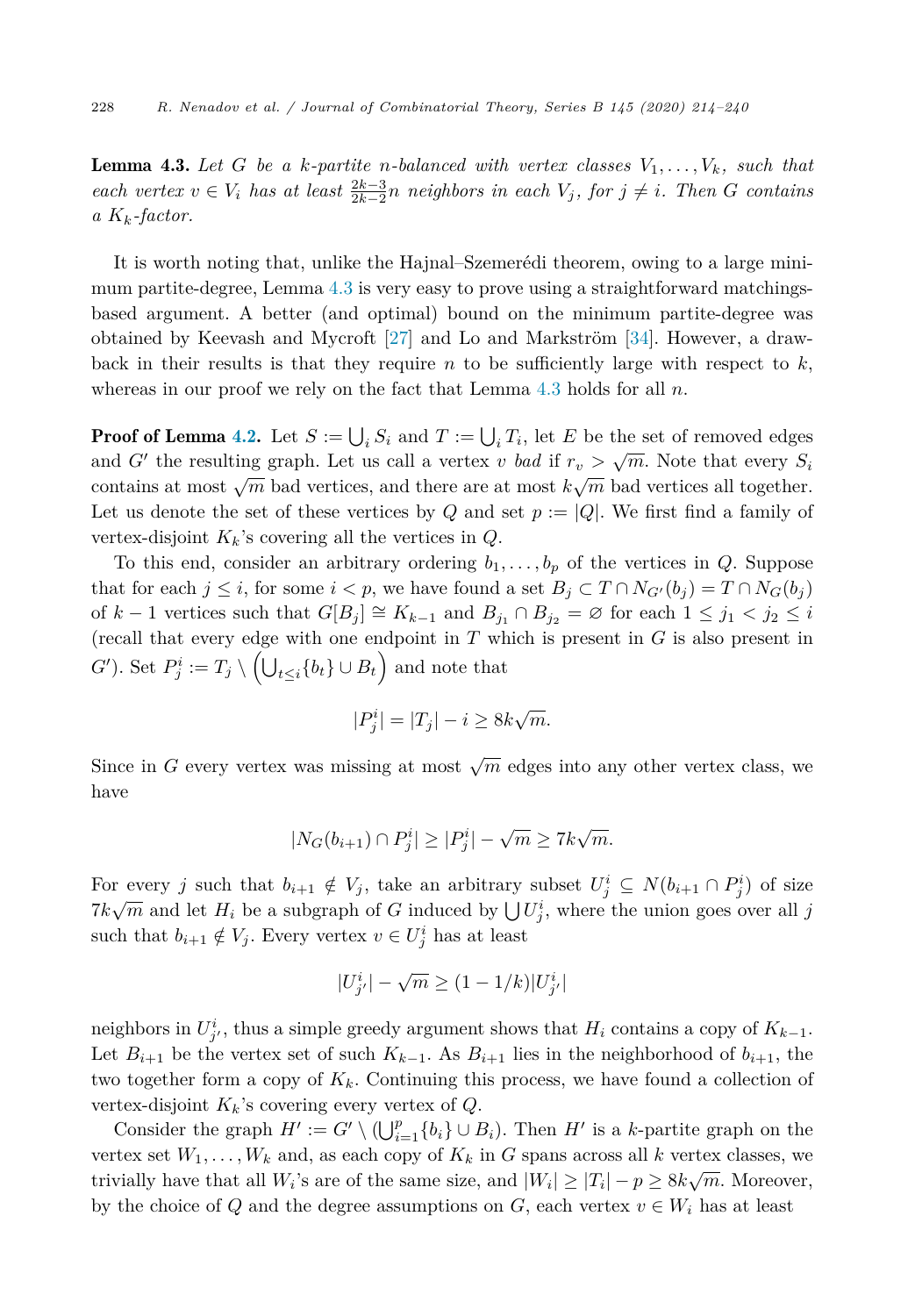$$
|W_j|-\sqrt{m}-\sqrt{m}\geq (1-1/(2k))|W_j|
$$

<span id="page-15-0"></span>neighbors in each  $W_j$ . Hence, by Theorem [4.3](#page-14-0),  $H'$  has a  $K_k$ -factor. This  $K_k$ -factor together with the copies of  $K_k$  which cover  $Q$  forms a  $K_k$ -factor of  $G'$ .  $\Box$ 

Following the connection between  $K_k$ -decompositions and orthogonal Latin squares from the beginning of the section, it is clear that the following lemma implies Theorem [1.4](#page-3-0).

**Lemma 4.4.** For every  $k \geq 3$  there exist  $\varepsilon > 0$  such that the following holds for every sufficiently large n. Given at most  $m \leq \varepsilon n^2$  edge-disjoint cliques  $A_1, \ldots, A_m$  in  $K_{n,\ldots,n}$ , *each of which contains a vertex from the first two vertex classes, there exists*  $a K_k$ *decomposition* of  $K_{N,...,N}$ , where  $N = n + 20k\sqrt{m}$ , such that each  $A_i$  is contained within *a K<sup>k</sup> from such a decomposition.*

In the proof of Lemma 4.4, instead of Gustavsson's theorem (Theorem [3.3](#page-8-0)), we use the following multi-partite version.

**Theorem 4.5** *(Corollary of [[3\]](#page-25-0)).* For *every integer*  $k \geq 3$  *there exists*  $\gamma > 0$  *such that the following holds for every sufficiently large n. If G is a k-partite n-balanced graph with* vertex classes  $V_1, \ldots, V_k$  such that every vertex  $v \in V_i$  has  $d_v \geq (1 - \gamma)n$  neighbors in *each*  $V_i$ *, for*  $i \neq j$ *, then G has a*  $K_k$ *-decomposition.* 

For clarity, note that a vertex  $v$  has the same number of neighbors,  $d_v$ , in each  $V_i$ (other than its own vertex class) and that thus number might be different for different vertices. The main result in [[3\]](#page-25-0) is more general and here we have stated a streamlined version which suffices for our application.

**Proof of Lemma 4.4.** First, by Lemma [4.1](#page-12-0) we have that there exists a family of m edgedisjoint  $K_k$ 's  $B_1, \ldots, B_m$  in  $K_{n',\ldots,n'}$ , where  $n' = n + 9k\sqrt{m}$ , such that each  $A_i$  is contained within  $B_i$ . Let us denote the vertex classes of  $K_{n',...,n'}$  by  $V_1,\ldots,V_k$ , and let *E* denote the edge set of all *Bi*'s. Note that *E* contains exactly *m* edges between every two sets  $V_i$  and  $V_j$ , and moreover the number of edges from E between  $v \in V_i$  and *V*<sup>*j*</sup> is the same as between *v* and *V*<sup>*j*</sup>, for  $i \neq j, j'$  and any vertex  $v \in V_i$ . Let us denote this number by  $r_v$  (note that different vertices might have different values of  $r_v$ ). This will allow us to eventually apply Lemma  $4.2$ .

We show the lemma for  $N = n' + 11k\sqrt{m}$ . We can think of  $K_{N,\dots,N}$  as taking  $K_{n',\dots,n'}$ and adding  $11k\sqrt{m}$  new vertices, denoted by  $T_i$ , to each  $V_i$  and connecting them completely to all other vertex classes (including all other  $T_j$ 's). Let  $G$  be a graph obtained from  $K_{N,...,N}$  by removing edges in *E*. Note that it suffices to show that *G* has a  $K_k$ decomposition.

We say that a vertex *v* in *G* is *bad* if  $r_v > k\sqrt{m}$ . There are at most  $\sqrt{m}/k$  bad vertices in each  $V_i$ , thus by arbitrarily nominating some additional vertices to be bad, we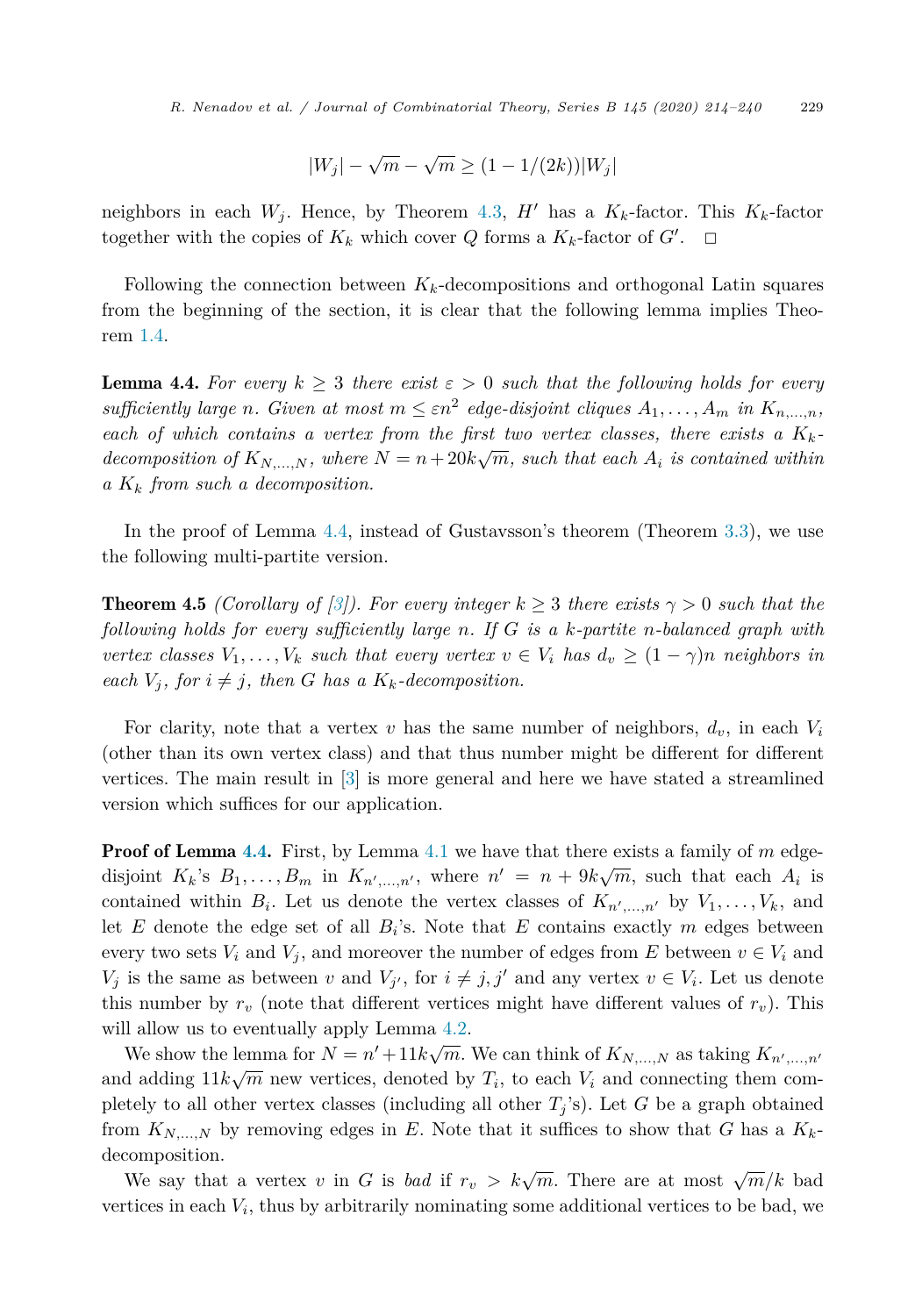can assume that each  $V_i$  contains exactly  $\sqrt{m}/k$  bad vertices. This also gives  $\sqrt{m}$  bad vertices overall. We iteratively build a collection of edge-disjoint copies of  $K_k$  in  $G$  that cover every edge incident to at least one bad vertex. Let  $b_1, \ldots, b_{\sqrt{m}}$  be an arbitrary ordering of the bad vertices and suppose we have defined collections  $S_1, S_2, \ldots, S_i$  of distinct copies of  $K_k$  in G, for some  $i < \sqrt{m}$ , such that the following holds:

- (1) every distinct  $F_1 \in S_{j_1}$  and  $F_2 \in S_{j_2}$ ,  $1 \leq j_1, j_2 \leq i$ , are edge-disjoint,
- (2) for every  $1 \leq j \leq i$ , every edge in *G* incident to  $b_j$  belongs to some copy of  $K_k$  in  $\bigcup_{j' \leq j} S_{j'}$  and every copy of  $K_k$  in  $S_j$  contains  $b_j$ .

Set  $G_i$  to be the graph obtained from  $G$  by deleting all edges in the  $K_k$ 's from  $\bigcup_{j\leq i} S_j$ . By (2) we have that the vertices  $b_1, b_2, \ldots, b_i$  are isolated in  $G_i$ . By (1) we have that for every  $1 \leq j \leq i$  every vertex  $v \neq b_j$  occurs in at most one of the  $K_k$ 's in  $S_j$  (as every such  $K_k$  also contains  $b_j$ ). Hence by forming  $G_i$  from  $G$ , the number of neighbors of every vertex  $v \in (V_{\ell} \cup T_{\ell}) \setminus \{b_1, b_2, \ldots, b_i\}$  in each  $V_j \cup T_j$ ,  $j \neq \ell$ , reduces by at most  $i < \sqrt{m}$ . As in *G* every vertex  $v \in V_j \cup T_j$  was connected to every vertex in  $T := \cup_{j' \neq j} T_{j'}$ , letting  $N_i(v)$  denote the neighborhood of a vertex *v* in  $G_i$ , we have

$$
|N_i(b_{i+1}) \cap T_j| \ge 11k\sqrt{m} - \sqrt{m}
$$
 (2)

for every  $j \neq z$ , where  $z \in [k]$  is such that  $b_{i+1} \in V_z$ . Next, for each  $j \neq z$  set  $T_j^i =$  $N_i(b_{i+1}) \cap T_j$  and  $S_j^i := N_i(b_{i+1}) \cap V_j$ . As all the missing edges in  $G_i$  come from edgedisjoint copies of  $K_k$ , we have that all the sets  $S_j^i$  are of the same size, as well as all of *T*<sup>*i*</sup> *j* + *Z*<sup>*i*</sup> *l*</sub>  $\cup$  *j* + *z*<sup>*T*</sup><sup>*j*</sup> *j* + *z*<sup>*T*</sup><sup>*j*</sup> ∪ *S*<sup>*i*</sup><sub>*j*</sub>, with edges from *E* temporarily added back in. Therefore, every vertex  $v \in S^i_j \cup T^i_j$  has at least

$$
|S^i_{j'} \cup T^i_{j'}| - \sqrt{m}
$$

neighbors into every  $S^i_{j'} \cup T^i_{j'}$ , for  $j \neq j'$  and  $j, j' \neq z$ . By the discussion on the properties of *E* from the beginning of this proof, we may remove edges from *E* again and apply Lemma [4.2](#page-13-0) with *k* playing the role of  $k-1$  to find a collection  $\mathcal F$  of vertex-disjoint  $K_{k-1}$ 's covering every vertex of  $H_i$ . Note that this is indeed possible as every vertex  $v \in S_j^i$  is incident to at most  $r_v$  edges from *E* with the other endpoint in  $S_{j'}^i$  and  $\sum_{v \in S_j^i} r_v \leq \sum_{v \in V_j} r_v \leq m$ . By adding  $b_{i+1}$  to every copy of  $K_{k-1}$  in  $\mathcal{F}$ , we obtain a desired collection  $S_{i+1}$  of edge-disjoint  $K_k$ 's. This takes care of bad vertices.

Let *G*<sup> $\prime$ </sup> be the graph obtained from *G* by deleting all edges in the  $K_k$ 's from  $\bigcup_{j\leq p} S_j$ , and moreover delete the isolated vertices  $b_1, b_2, \ldots, b_{\sqrt{m}}$  from  $G'$ . As before, by forming  $G'$  from *G*, the degree of every vertex  $v \in (V_i \cup T_i) \setminus \{b_1, b_2, \ldots, b_{\sqrt{m}}\} =: W_i$  into  $W_j$ , for  $j \neq i$ , reduced by at most  $\sqrt{m}$ . Hence, as a vertex  $v \in W_i$  is not bad, it has at least

$$
|W_j| - \sqrt{m} - r_v \ge |W_j| - 2k\sqrt{m}
$$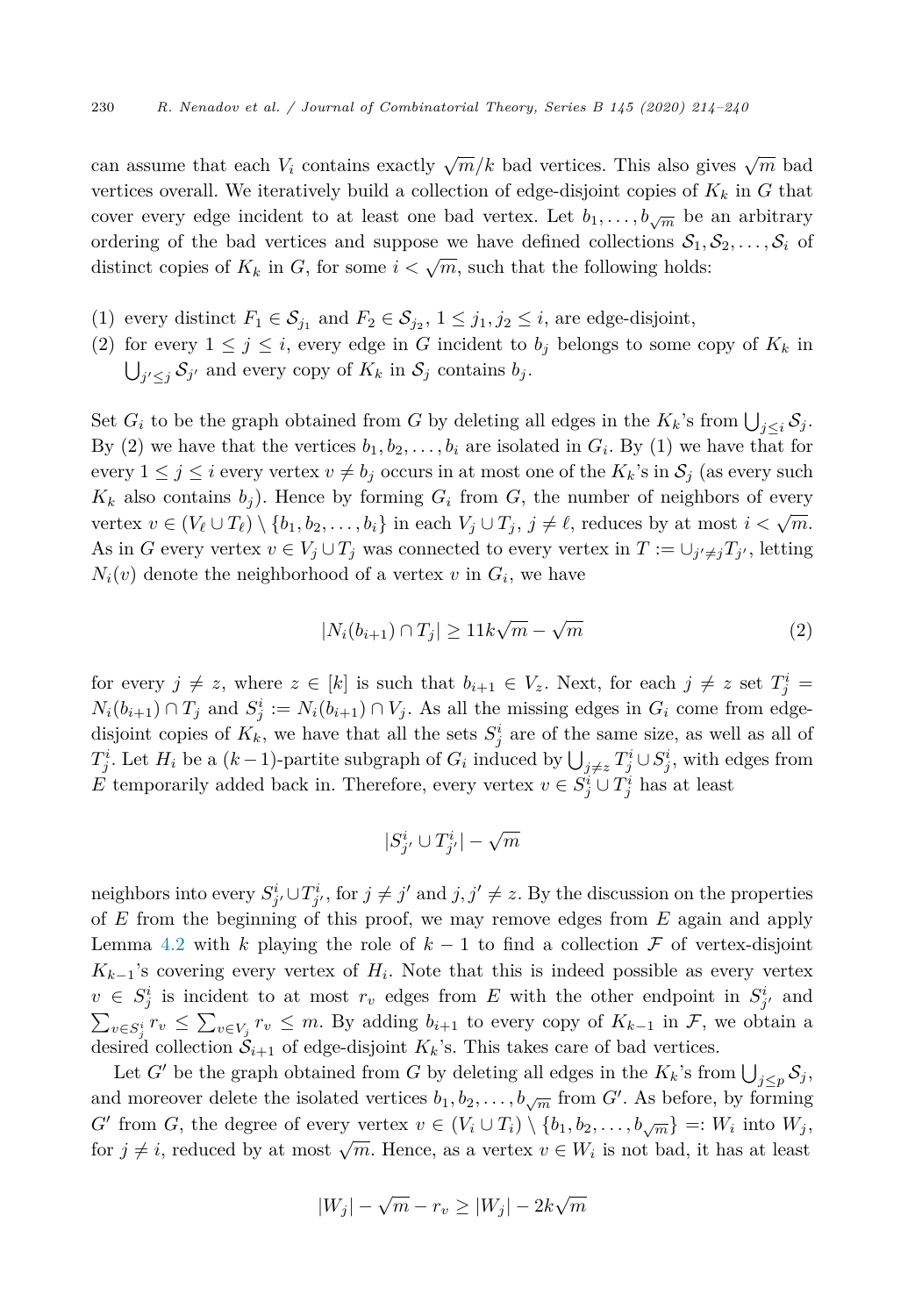<span id="page-17-0"></span>neighbors in every  $W_j$ , for  $j \neq i$ . Moreover, as every  $V_j$  contains the same number of bad vertices (which is  $\sqrt{m}/k$ ), we have that all  $W_i$ 's are also of the same size, namely  $|W_j| \ge n' + 10k\sqrt{m} > n$ . Note that all the missing edges in  $G'$  correspond to edge-disjoint  $K_k$ 's, thus *G*<sup> $\prime$ </sup> satisfies the conditions of Theorem [4.5.](#page-15-0) Since for  $\varepsilon > 0$  sufficiently small compared to *k* we have

$$
2k\sqrt{m} \le \gamma n \le \gamma |W_j|,
$$

Theorem [4.5](#page-15-0) implies that  $G'$  contains a  $K_k$ -decomposition. This decomposition together with the  $K_k$ 's in  $S_1, \ldots S_{\sqrt{m}}$ , forms a  $K_k$ -decomposition of  $G$ .  $\Box$ 

We now show that Lemma [4.4](#page-15-0) is optimal up to a multiplicative constant factor for  $m \geq 2n$ . Consider a complete *k*-partite *n*-balanced graph  $K_{n,\dots,n}$  with vertex classes *V*<sub>1</sub>*,*  $\dots$ *, V*<sub>*k*</sub>. From each *V*<sup>*i*</sup> pick an arbitrary subset  $X_i \subseteq V_i$  of size  $\sqrt{m/2}$ , and choose a vertex  $v_1 \in V_1 \backslash X_1$ . We now form a family of at most *m* cliques as follows. First, take a  $K_k$ decomposition of the subgraph induced by  $X_1, \ldots, X_k$  (giving altogether  $m/2$  cliques). Second, take a  $K_{k-1}$ -factor of the  $(k-1)$ -partite subgraph induced by  $V_2 \backslash X_2, \ldots, V_k \backslash X_k$ , and to each copy of  $K_{k-1}$  in this factor append  $v_1$  (giving additional  $n - |X_i| \leq m/2$ cliques). Suppose that  $K_{n',...,n'}$ , for some  $n' \geq n$ , contains a  $K_k$ -decomposition which contains all of these cliques. Observe that a copy of  $K_k$  in this decomposition which contains  $v_1$  and any  $v_2 \in X_2$ , requires a new vertex in each of the  $k-2$  other vertex classes. In particular, it requires a new vertex in the *k*-th class, and all these new vertices have to be distinct. The same holds for a copy of  $K_k$  which contains  $v_1$  and  $v_3 \in X_3$ , and so on. As each new vertex has to be different, this requires at least  $(k-2)|X_i| = (k-2)\sqrt{m/2}$ new vertices in the *k*-th color class. Finally, in order for a complete *k*-partite graph to have a  $K_k$ -decomposition, all vertex classes have to be of the same size.

Similarly as it was the case in Section [3,](#page-6-0) it is likely that if we only have  $m < cn$ cliques, for some small constant  $c > 0$ , then  $n' = n$  suffices.

## 5. Hamilton cycles

To prove Theorem [2.1](#page-4-0) we will need the following well known result of Chvátal [\[8](#page-25-0)] which gives a sufficient condition for a graph to contain a Hamilton cycle.

**Theorem 5.1.** Let G be a graph with vertex degrees  $d_1 \leq d_2 \leq \ldots \leq d_n$ , where  $n \geq 3$ . If  $d_i > i$  *or*  $d_{n-i} \geq n-i$  *for each*  $1 \leq i < n/2$ *, then G is Hamiltonian.* 

**Proof of Theorem [2.1](#page-4-0).** Let *G* be an *n*-vertex graph and *t* an integer so that  $G * K_t$  does not contain a Hamilton cycle. Let *m*(*G*) denote the number of *missing* edges in *G*, that is  $m(G) = {n \choose 2} - e(G)$ . To prove the first part of the theorem, it suffices to show the following bounds on  $m(G)$ :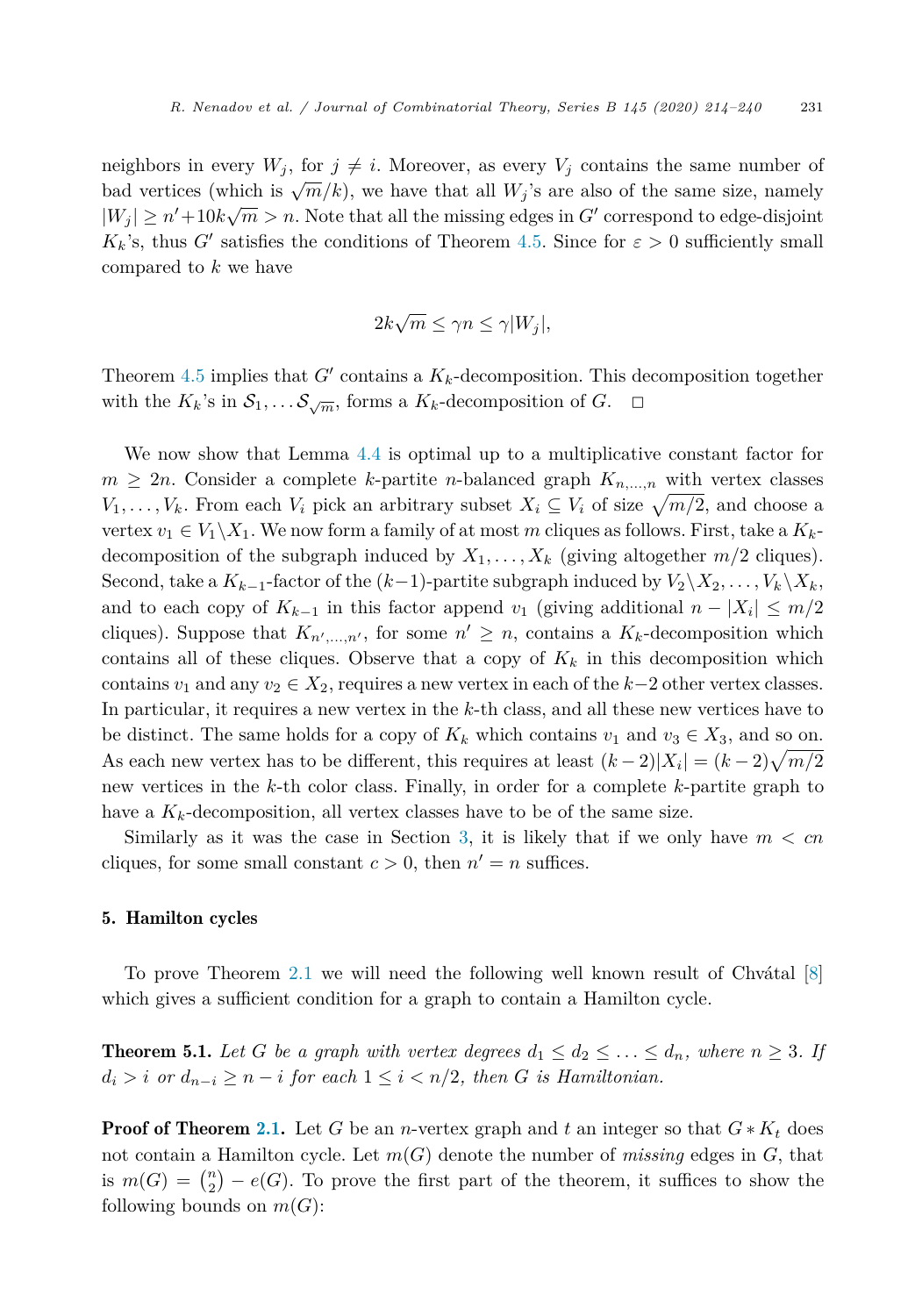232 *R. Nenadov et al. / Journal of Combinatorial Theory, Series B 145 (2020) 214–240*

• If  $n + t$  is even then

$$
m(G) \ge \begin{cases} t(n-1) - {t \choose 2} & \text{if } t \le (n+4)/5\\ {\frac{n+t+2}{2}} - 1 & \text{if } t \ge (n+4)/5. \end{cases}
$$
(3)

• If  $n + t$  is odd then

$$
m(G) \ge \begin{cases} t(n-1) - {t \choose 2} & \text{if } t \le (n+1)/5\\ {\frac{n+t+1}{2}} & \text{if } t \ge (n+1)/5. \end{cases}
$$
(4)

Let  $G' = G * K_t$  and label the vertices of  $G'$  as  $v_1, \ldots, v_{n+t}$  in a non-decreasing order with respect to the degree. Since  $G'$  is not Hamiltonian, it does not satisfy the conditions of Theorem [5.1](#page-17-0). Note that the minimum degree of  $G'$  is at least *t*, thus there exists some  $t \le i < (n+t)/2$  such that  $d_i \le i$  and  $d_{n+t-i} < n+t-i$ . Denote  $S := \{v_1, v_2, \ldots, v_i\}$ . From  $d_1 \leq d_2 \leq \ldots \leq d_i \leq i$  we deduce that the number of edges missing from  $G'$  is at least

$$
m(G') \ge \sum_{j=1}^{i} (n+t-1-d_j) - {i \choose 2} \ge i(n+t-1-i) - {i \choose 2} =: f(i).
$$

It is important to notice that  $m(G') = f(i)$  if and only if all the missing edges are incident to *S* and *S* is an independent set. Moreover, we have  $m(G') = m(G)$ . For brevity, let us set  $u = (n + t)/2 - 1$  if  $n + t$  is even, and  $u = (n + t - 1)/2$  otherwise. As  $f(\cdot)$  is a downward facing parabola and  $t \leq i \leq u$ , we have

$$
m(G) \ge \min\{f(t), f(u)\}.\tag{5}
$$

Again, if  $i \notin \{t, u\}$  then we have a strict inequality. It is now a matter of straightforward calculation to show that the bound from  $(5)$  gives precisely  $(3)$  and  $(4)$ . In particular, if  $n + t$  is even then  $f(t) \leq f(u)$  if and only if  $t \leq (n + 4)/5$ , and if  $n + t$  is odd then  $f(t) \leq f(u)$  if and only if  $t \leq (n+1)/t$ .

We now derive extremal constructions, that is we describe how *G* has to look in order to achieve equality in (5). First, recall the properties obtained so far: every missing edge in *G* is incident to *S* and *S* is an independent set;  $i \in \{t, u\}$ . Let us first consider the case  $f(t) \leq f(u)$  and  $i = t$ . Note that this corresponds to  $t \leq (n+4)/5$  if  $n+t$  is even, and  $t \leq (n+1)/5$  if  $n+t$  is odd. In either case we have

$$
m(G) = f(t) = t(n-1) - {t \choose 2},
$$

which implies that all the edges incident to *S* are missing. Therefore *G* is isomorphic to a graph which contains exactly *t* isolated vertices.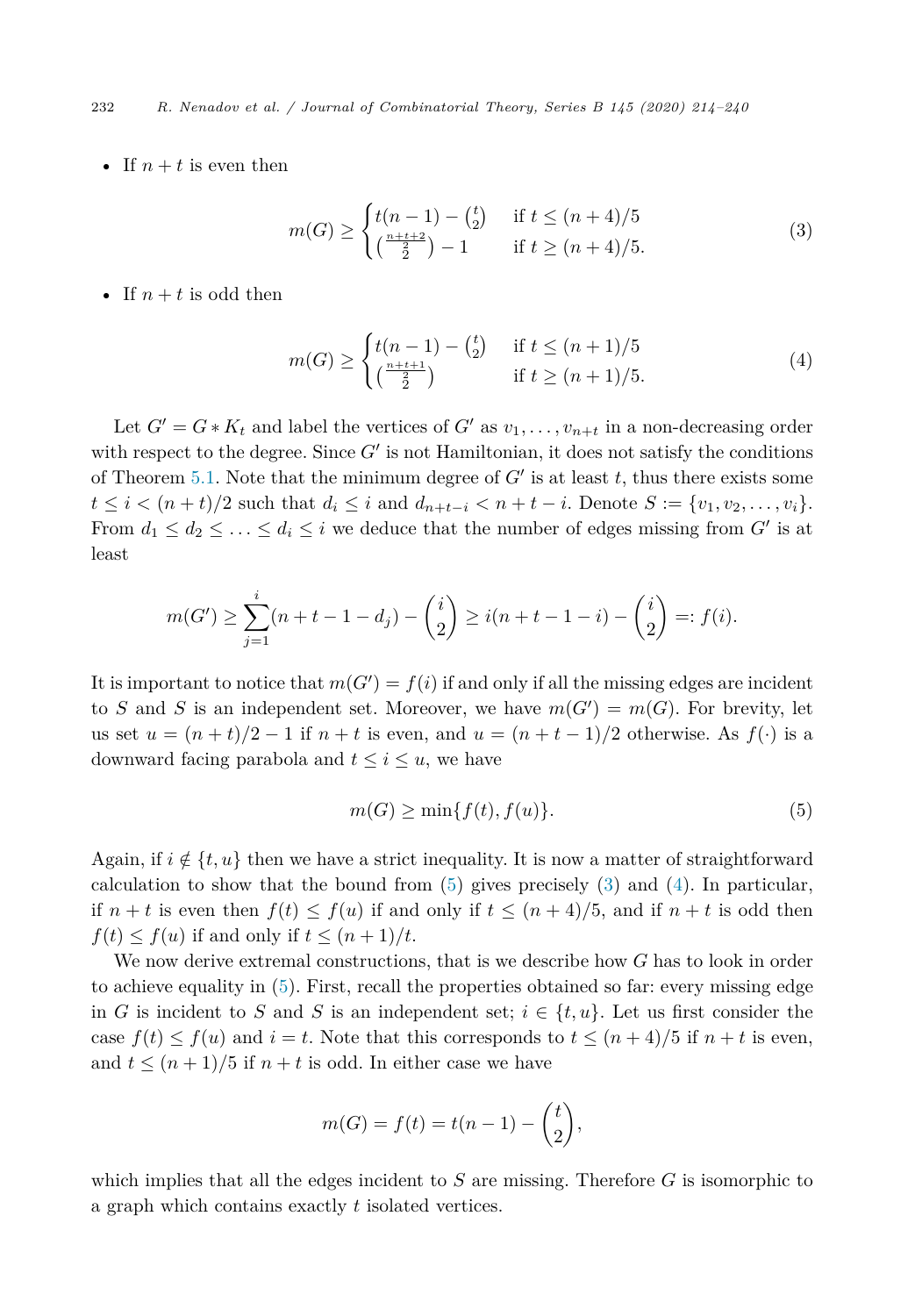<span id="page-19-0"></span>The other case is a bit more involved and we have to consider the cases when  $n + t$  is even and odd separately. Let us first assume  $n + t$  is even. Then

$$
m(G) = f(u) = f((n + t)/2 - 1) = \binom{\frac{n+t+2}{2}}{2} - 1 = \binom{u+2}{2} - 1 = \binom{u}{2} + 2u.
$$

As we know that every edge within *S* is missing, from the previous bound we conclude that there have to be exactly 2*u* edges missing between *S* and  $V(G) \setminus S$ . We aim to show that these 2*u* edges have to be incident to exactly two vertices in  $V(G) \setminus S$ , from which we conclude that *G* is isomorphic to the graph obtained from  $K_n$  by choosing a set *S* of *u* + 2 vertices and removing all but one edge within *S*. To conclude that there are exactly 2 vertices incident to all of these 2*u* missing edges we employ, for the first time, the second part of Chvátal's theorem:  $d_{n+t-u} < n+t-u$ . Recall that  $u = (n+t)/2-1$ , thus

$$
d_{u+1} \le d_{u+2} \le (n+t)/2.
$$

Therefore both  $v_{u+1}$  and  $v_{u+2}$  are missing at least  $n + t - 1 - (n + t)/2 = u$  edges each, and all these edges have to be also incident to *S*. Therefore we obtain the remaining 2*u* missing edges. Note that all vertices in  $V(G) \setminus (S \cup \{v_{u+1}, v_{u+2}\})$  have full degree.

Let us finally consider the case  $i = u$  and  $n + t$  is odd. We now have  $u = (n + t - 1)/2$ and

$$
m(G) = f(u) = \binom{\frac{n+t+1}{2}}{2} = \binom{u}{2} + u.
$$

Similarly to the previous case, we aim to show that all of the *u* missing edges with one endpoint in  $V(G) \setminus S$  have to be incident to a single vertex. From  $d_{n+t-u} \leq n+t-u-1$ and  $n + t - u = u + 1$  we conclude that  $v_{u+1}$  is missing at least *u* edges. Moreover, all these missing edges have another endpoint in *S*. As every other vertex has full degree, we conclude that *G* is isomorphic to a graph obtained from *K<sup>n</sup>* by choosing a set *S* of  $u + 1$  vertices and removing all edges within *S*.  $\Box$ 

## 6. Triangle factors

The main idea of the proof of Theorem [2.2](#page-5-0) is to first deal with vertices with small degree and then show that the remaining graph satisfies the minimum degree condition of the Corrádi–Hajnal theorem. The details are somewhat tricky and require verification of several technical inequalities.

**Proof of Theorem [2.2](#page-5-0).** Before we start with the proof let us fix the following constants:  $\alpha = 0.002, \beta = 0.011$  and  $\gamma = 0.05$ . These values are chosen so that all following inequalities work. Moreover, it will be convenient to set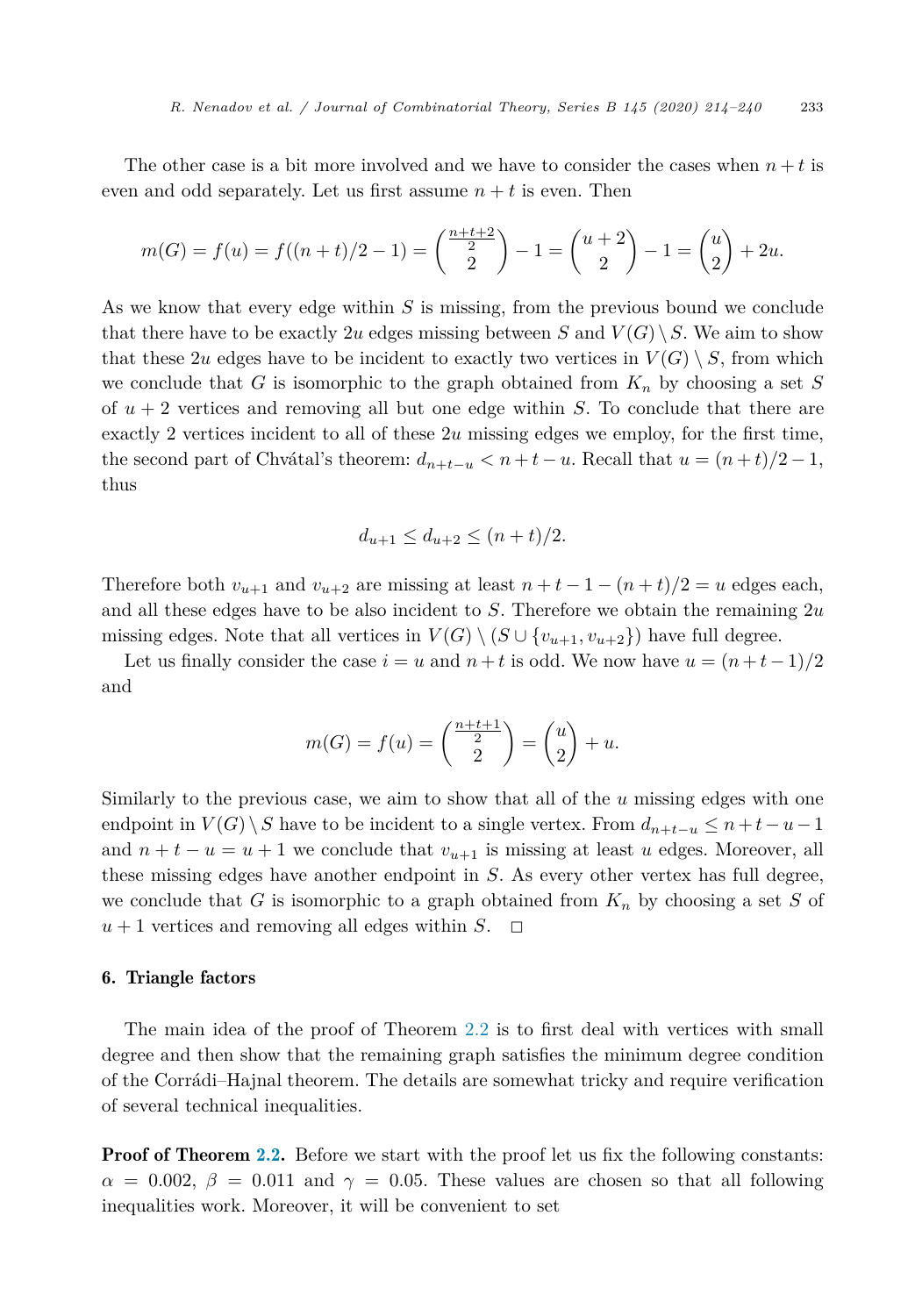<span id="page-20-0"></span>234 *R. Nenadov et al. / Journal of Combinatorial Theory, Series B 145 (2020) 214–240*

$$
\ell = 0.1n \qquad \text{and} \qquad h = 0.9n.
$$

Suppose that *n* is sufficiently large and  $t \leq n/1000$  is odd. Let  $k = \lfloor (t+1)/2 \rfloor$  and let *G* be an *n*-vertex graph which is missing at most

$$
d := \begin{cases} {k \choose 2} + k(n-k) - 1, & \text{if } t \text{ is odd} \\ {k \choose 2} + k(n-k-1) - 1, & \text{if } t \text{ is even} \end{cases}
$$
(6)

edges. Note that in both cases we have

$$
d < 0.0005n^2.
$$

We show that then  $G' = G * K_t$  contains a  $K_3$ -factor. For the rest of the proof let *W* denote the set of vertices corresponding to  $K_t$  in  $G'$ . We advise the reader that we will often switch between  $G$  and  $G'$ .

Our strategy consists of three steps. In the first step we find a collection of vertexdisjoint triangles which cover every vertex from a set  $L \subseteq V(G)$  consisting of vertices of *low* degree, that is

$$
L = \{ v \in V(G) \colon \deg_G(v) < \ell \}.
$$

Let  $U_1 \subseteq V(G')$  denote the set of all vertices in  $G'$  which are not covered by these triangles. Then in the second step we find a collection of vertex-disjoint triangles in  $G'[U_1]$  which cover all the vertices  $I \subseteq V(G) \cap U_1$  of *intermediate* degree,

$$
I = \{ v \in V(G) \cap U_1 \colon \ell \le \deg_G(v) < h \}.
$$

Note that we are indeed looking at the degree of a vertex *v* in the whole original graph and not just in  $G[U_1]$ . Again, let  $U_2 \subseteq U_1$  denote the set of vertices which are not covered by this and the previous collection of triangles. Finally, we show that  $G'[U_2]$  has minimum degree at least  $2|U_2|/3$  which, by the Corrádi–Hajnal theorem [\[11\]](#page-25-0) (stated in Section [2.2\)](#page-5-0), implies that  $G'[U_2]$  contains a triangle-factor. Overall, we obtain a  $K_3$ -factor of the whole graph  $G'$ .

Let us show why the first step is indeed possible. As every vertex in *L* is missing at least  $n-1-\ell$  edges, we must have

$$
\frac{|L|(n-1-\ell)}{2} \le d \le 0.0005n^2.
$$

This implies  $|L| \leq \alpha n$ . Let  $M_1 \subseteq L$  be a largest subset such that the induced graph *G*[*M*1] contains a perfect matching. Next, consider a largest matching in the bipartite graph induced by  $L \setminus M_1$  and  $V(G) \setminus L$  and let  $M_2 \subseteq L \setminus M_1$  be the set of vertices contained in this matching. Finally, let  $M_3 = L \setminus (M_1 \cup M_2)$  be the remaining vertices in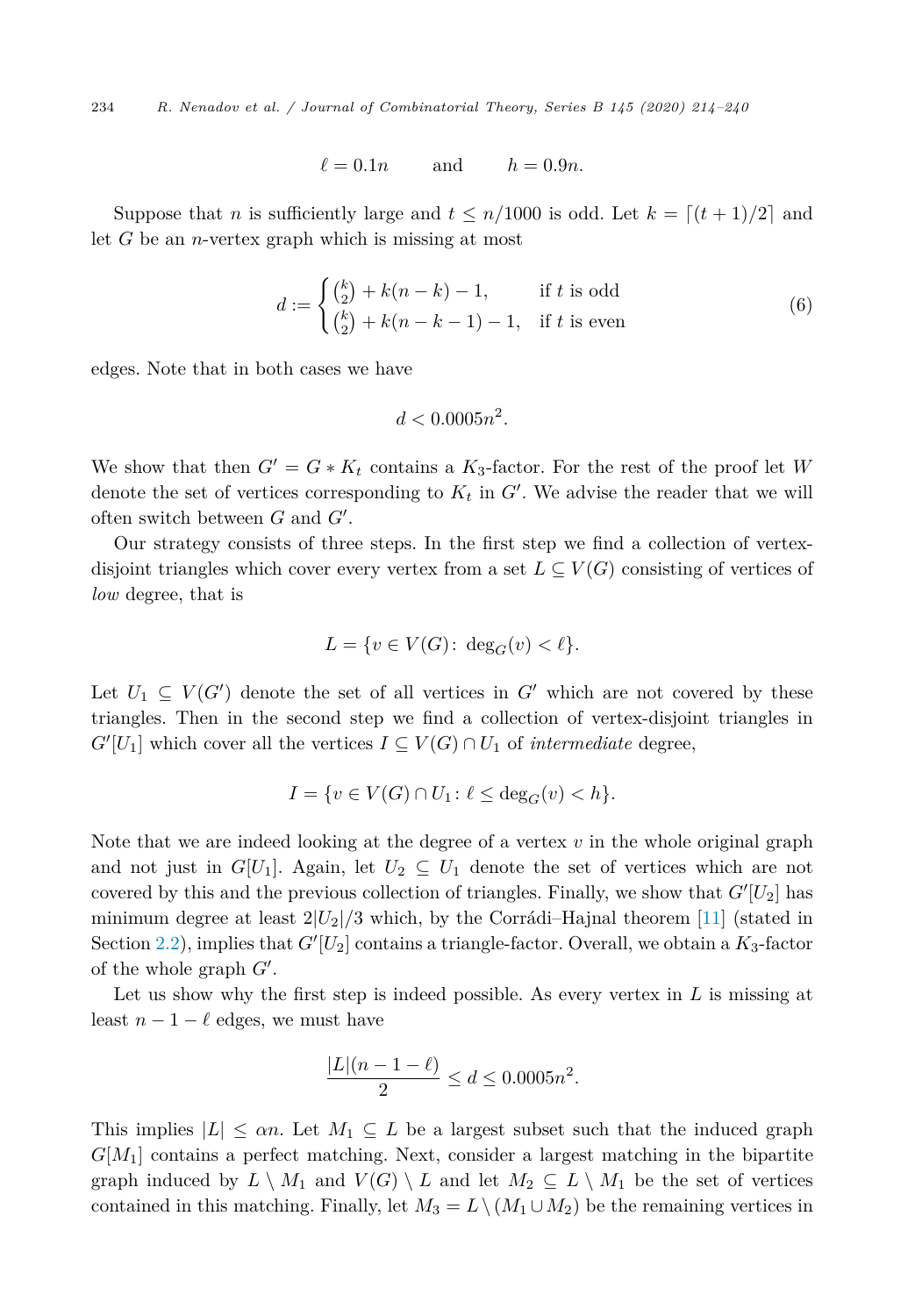<span id="page-21-0"></span>*L*. For brevity, denote the size of  $M_1, M_2$  and  $M_3$  by  $m_1, m_2$  and  $m_3$ , respectively. Note that if  $m_1/2 + m_2 + 2m_3 \le t$  then there exists a collection of vertex-disjoint triangles in  $G'$  which cover every vertex in *L*: For every vertex in  $M_3$  we choose two vertices in  $W$ ; for every vertex in  $M_2$  it suffices to choose one additional vertex in  $W$  (the third vertex in a triangle comes from the matching which saturates  $M_2$ ); for every edge in a perfect matching from  $G[M_1]$  we choose one additional vertex in W.

We now show that

$$
m_1/2 + m_2 + 2m_3 \le t \tag{7}
$$

holds. We do this by estimating the number of missing edges in terms of  $m_1, m_2$  and  $m_3$ and comparing it to ([6\)](#page-20-0). First, observe that  $L\setminus M_1$  is an independent set as otherwise we get a contradiction with the maximality of *M*1. This gives us a simple bound of at least  $\binom{m_2+m_3}{2}$  missing edges in *G*[*L*]. Next we estimate the number of missing edges between *L* and  $V(G) \setminus L$ . Based on the definition of *L*, we have that every vertex in  $M_1$  is missing at least  $n - |L| - \ell$  edges with the other endpoint being in  $V(G) \setminus L$ . As the size of the largest matching in the bipartite graph  $B \subseteq G$  induced by  $L \setminus M_1$  and  $V(G) \setminus L$  is of size  $m_2$ , by Kőnig's theorem we have that the size of a smallest vertex cover in *B* is also of size *m*2. Recall that the vertex cover is a set of vertices which touches every edge of the graph. Therefore, there is a set of  $m<sub>2</sub>$  vertices which touch every edge in  $B$ . As every vertex from  $L \setminus M_1$  has degree less than  $\ell$  and every vertex in  $V(G) \setminus L$  has degree at most  $|L \setminus M_1| \le \alpha n < \ell$  (in *B*), we conclude that  $e(B) \le \ell m_2$ . Therefore there are at least

$$
(m_2 + m_3)(n - |L|) - \ell m_2
$$

edges missing between  $M_2 \cup M_3$  and  $V(G) \setminus L$ . All together, we obtain that *G* is missing at least

$$
{m_2 + m_3 \choose 2} + m_1(n - |L| - \ell) + (m_2 + m_3)(n - |L|) - \ell m_2
$$
 (8)

edges. At this point it is convenient to parametrize the previous quantity in terms of  $|L| = s$ ,  $m_1$  and  $m_2$ :

$$
f(m_1, m_2, s) = {s - m_1 \choose 2} + s(n - s) - \ell(m_1 + m_2).
$$

It is straightforward to see that  $f(m_1, m_2, s)$  equals the quantity in (8). Note that *f* is decreasing in  $m_2$ . Assume now, towards a contradiction, that  $m_1/2 + m_2 + 2m_3 > t$ . Then

$$
m_2 > t - 2m_3 - m_1/2 = t - 2(s - m_1 - m_2) - m_1/2 = t - 2s + 3m_1/2 + 2m_2,
$$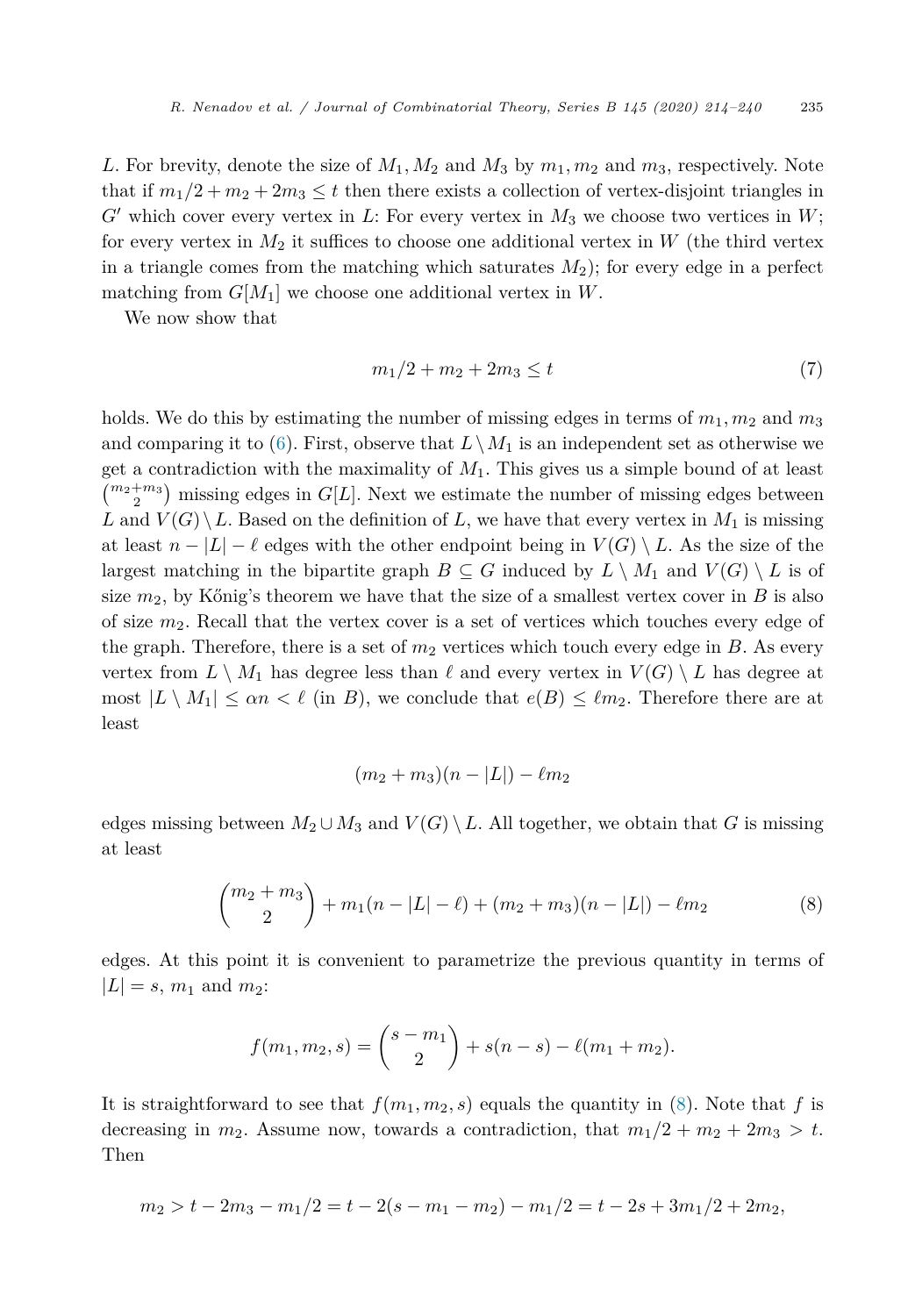236 *R. Nenadov et al. / Journal of Combinatorial Theory, Series B 145 (2020) 214–240*

hence

$$
m_2 < 2s - t - 3m_1/2.
$$

As  $m_1$  is an even integer, we can deduce that  $m_2 \leq 2s - t - 3m_1/2 - 1$ . Therefore, the number of missing edges in *G* is at least

$$
f(m_1, m_2, s) \ge f(m_1, 2s - t - 3m_1/2 - 1, s)
$$
  
=  $\binom{s - m_1}{2} + s(n - s) - \ell(2s - t - m_1/2 - 1)$   
 :=  $g(m_1, s)$ .

Next, observe that *g* is increasing in  $m_1$  for  $0 \leq m_1 \leq s$ :

$$
\frac{\partial g}{\partial m_1} = m_1 - s + (\ell + 1)/2 > 0,
$$

where the second inequality follows from

$$
s \le \alpha n \le \ell/2.
$$

Therefore, we have

$$
g(m_1, s) \ge g(0, s) = {s \choose 2} + s(n - s) - \ell(2s - t - 1) =: w(s).
$$

The function *w* is increasing in *s* in the interval  $0 \leq s \leq n - 2\ell - 1/2$ . Note that we have  $s = |L| \le \alpha n < n - 2\ell - 1/2$ . Moreover, we need only consider the case  $s \geq k$ : If  $s \leq k-1$ , then  $2s \leq t$  thus we can trivially cover every vertex in L with a triangle which uses two new vertices from  $W$ . Since the function  $w$  is increasing, its minimum is achieved when  $s = k$ , i.e.

$$
w(s) \geq {k \choose 2} + k(n-k) - \ell(2k-t-1).
$$

If *t* is odd then

$$
w(s) \ge \binom{k}{2} + k(n-k).
$$

As  $w(s)$  is a lower bound on the number of missing edges in  $G$ , we get a contradiction with  $(6)$  $(6)$ . Suppose now that *t* is even. Unlike in the previous case, we do not immediately get a contradiction with ([6\)](#page-20-0) as  $w(k)$  is, in fact, smaller than d. However,  $w(k+1)$  is larger than *d*, thus we only need to consider the case  $|L| = k = t/2 + 1$ . If  $m_1 > 0$  then  $m_1 \geq 2$  (because it is even), in which case we get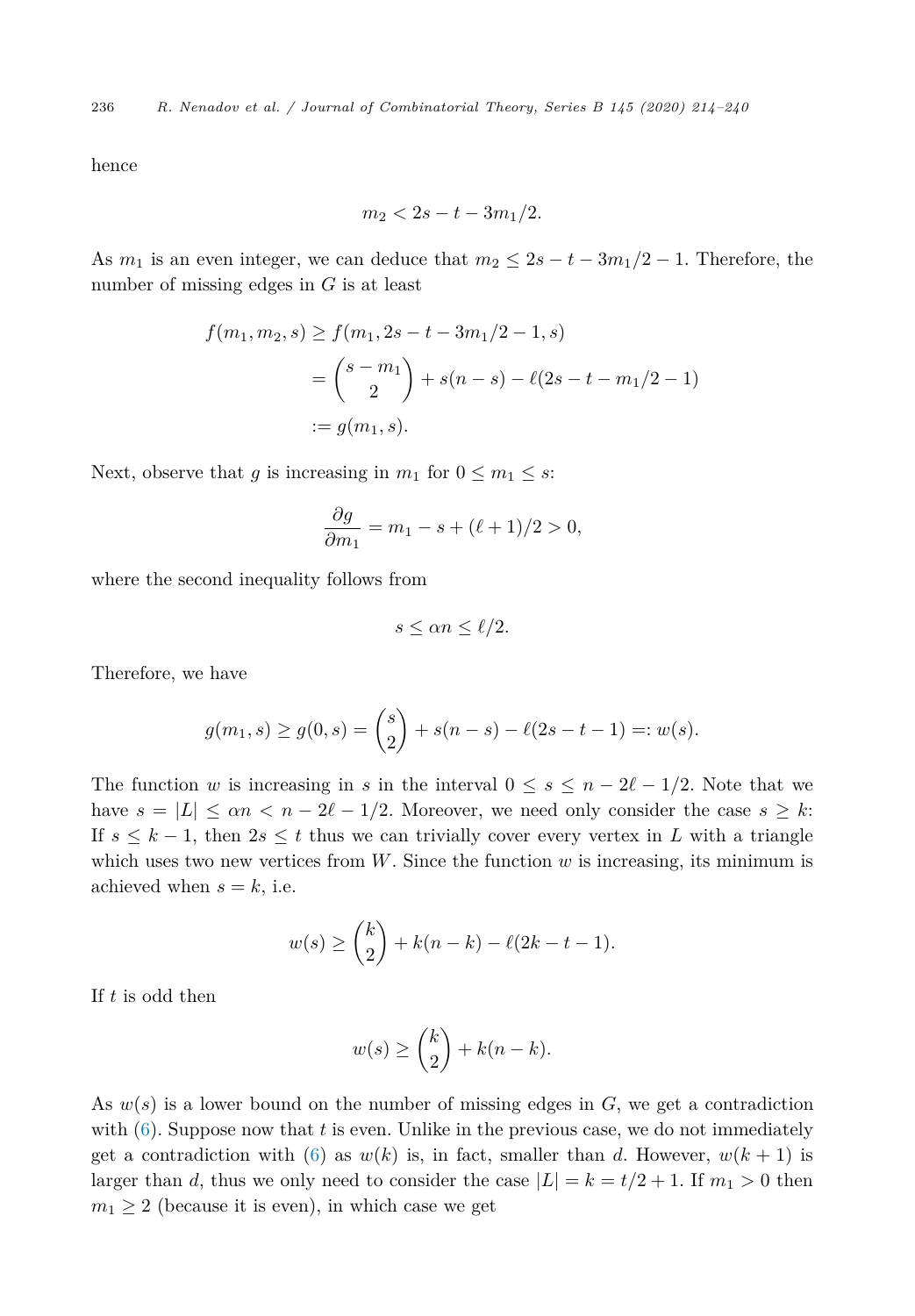$$
m_1/2 + m_2 + 2m_3 \le m_1/2 + 2(k - m_1) \le t.
$$

Therefore, we can assume  $m_1 = 0$ . Similarly, if  $m_2 \geq 2$ , then again  $m_2 + 2m_3 \leq t$ . If  $m_2 = 0$ , then *L* is a set of isolated vertices in *G*, thus the number of missing edges is at least

$$
\binom{k}{2} + k(n-k) > \binom{k}{2} + k(n-k-1) = d,
$$

which is a contradiction. Finally, we can assume  $m_2 = 1$ . In particular, Kőnig's theorem implies that the vertex cover number of the bipartite graph induced by L and  $V(G) \setminus L$ is exactly 1, i.e. every edge in this bipartite graph touches some vertex *v*. If  $v \in V(G) \setminus L$ , then this bipartite graph is missing at least  $(n - k - 1)k$  edges. Together with the fact that *L* is an independent set, we get a contradiction with *d*. Otherwise, suppose  $v \in L$ . If there is an edge in the neighborhood of *v* in  $V(G) \setminus L$ , then we could saturate *v* without using any vertex from W, which gives enough space in W to saturate  $L \setminus \{v\}$ . Let us denote the number of neighbors of *v* in  $V(G) \setminus L$  by *p*. The number of missing edges in *G* is now at least

$$
\binom{k}{2} + \binom{p}{2} + k(n-k) - p,
$$

which is easily seen to be larger than *d* for any positive value of *p*. This exhausts all the possibilities and we can conclude that ([7\)](#page-21-0) holds and there exists a collection of vertex-disjoint triangles which saturate all vertices in *L*.

Next, let  $U_1 \subseteq V(G')$  denote the set of vertices which do not belong to previously obtained triangles. Recall that every vertex  $v \in I$  has degree at most h in G, thus the number of missing edges incident to *I* is at least

$$
\frac{|I|(n-1-h)}{2} \le d \le 0.0005n^2.
$$

This implies  $|I| \leq \beta n$ . We saturate vertices in *I* by sequentially choosing triangles in a greedy way by only using edges in *G*. Suppose we have saturated some  $i \leq |I|-1$  vertices from *I*. Choose an arbitrary unsaturated vertex  $v \in I$ . As the degree of *v* in *G* is at least  $\ell$ , we have that there are still

$$
\ell - 3|L| - 3i \ge \ell - 3\alpha n - 3\beta n \ge \gamma n
$$

'available' neighbors of *v* in *G* (i.e. neighbors of *v* which are not part of any triangle so far). In order to saturate  $v$  we just need to find an edge within its available neighbors. However, this is possible as otherwise there are at least

$$
\binom{\gamma n}{2} > 0.0005n^2 \ge d
$$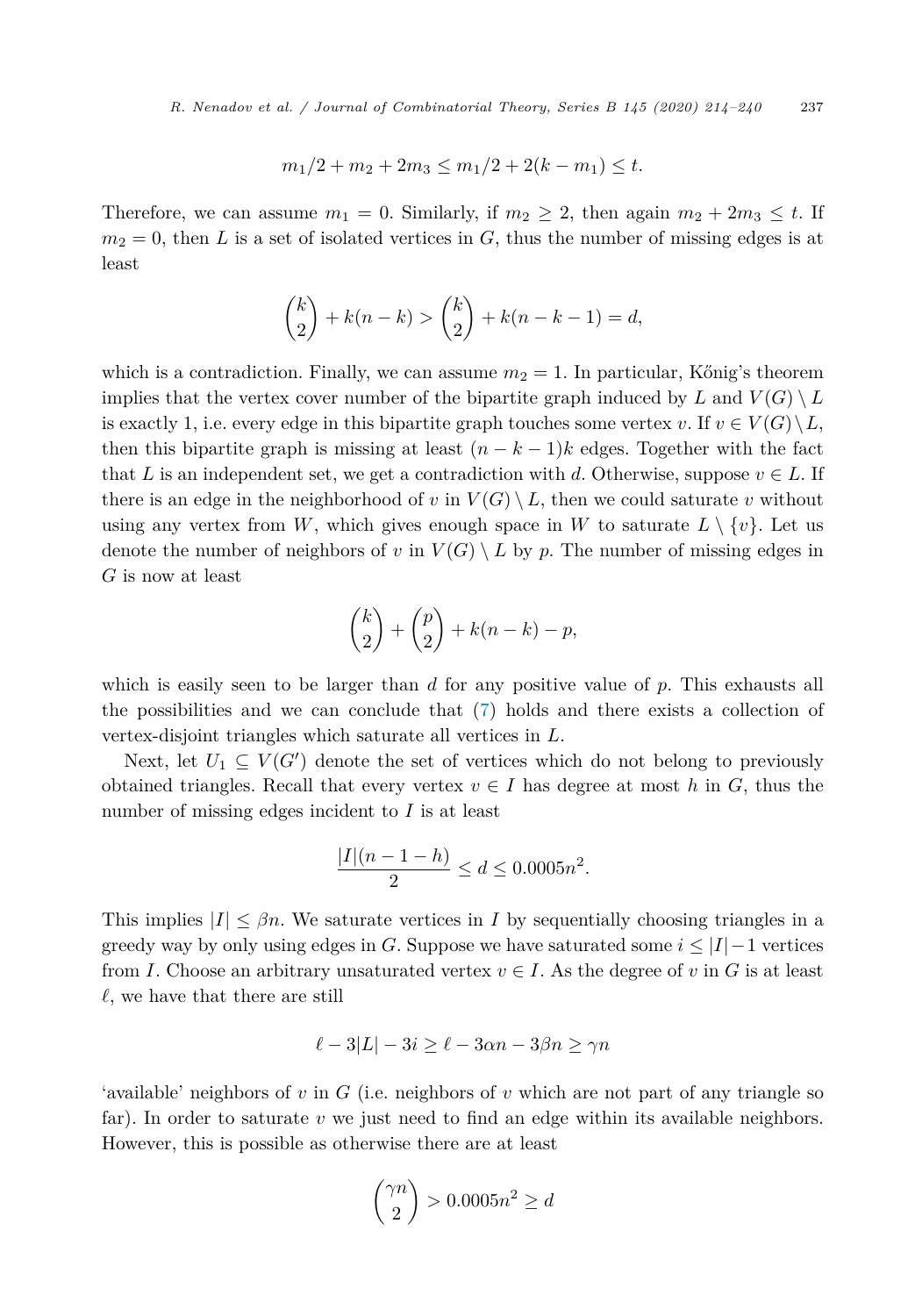<span id="page-24-0"></span>edges missing in *G*. To conclude, so far we have found a collection of vertex-disjoint triangles which saturate every vertex in  $L \cup I$ .

Finally, let  $U \subseteq V(G')$  be the set of vertices used up so far. Note that

$$
|L| + |I| \le |U| \le 3|L| + 3|I| \le 3(\alpha + \beta)n.
$$

We are left with  $y = n + t - |U|$  vertices and the minimum degree in the remaining graph is at least  $h + t - |U| \geq 2y/3$  (where the last inequality follows from  $h - \alpha n - \beta n \geq 2n/3$ ). By the Corrádi–Hajnal theorem,  $G' \setminus U$  contains a triangle-factor, which finishes the proof.  $\Box$ 

Let us give the constructions which show the optimality of Theorem [2.2](#page-5-0). If *t* is odd then let *G* be a graph obtained from  $K_n$  by taking an arbitrary set of  $\frac{t+1}{2}$  vertices an deleting all edges incident to them. Otherwise, if *t* is even then take a set  $S \subseteq V(K_n)$  of size  $t/2 + 1$  and a vertex  $v \in V(K_n) \setminus S$ , and delete all the edges incident to vertices in *S* save the ones which are also incident to *v*.

# 7. Concluding remarks

There are many interesting problems that remain open. We proved the deficiency analogue of the Corrádi–Hajnal theorem in the case *t* is small. Similarly as in the case of Hamilton cycles (Theorem [2.1](#page-4-0)), there is another natural construction that is better for larger values of *t*: delete all edges inside a set of size  $\frac{n+t}{3} + 1$ . We believe that one of the three constructions is always optimal (recall that for small *t* our construction depends on the parity of *t*). The results of Treglown [\[45](#page-26-0)] and Kierstead–Kostochka [[28\]](#page-25-0) might be useful for obtaining further improvements on deficiency results on  $K_k$ -factors. A slightly different question in the same spirit is, given a graph *G* with *m* edges and *n* vertices, how many vertex-disjoint triangles can we find in *G*?

There are other natural global spanning properties one might consider. For example, let  $P$  be the property that a k-uniform hypergraph  $H$  has a perfect matching, i.e. a collection of disjoint edges covering every vertex of  $H$ . The deficiency problem then is as follows: given a *k*-uniform hypergraph H with *n* vertices and an integer *t* such that  $\mathcal{H} * K_t$  does not have a perfect matching, at most how many edges can a  $\mathcal{H}$  have? Note that here we do not get a new question. It is easy to see that this problem is precisely equivalent to the famous Erdős Matching Conjecture [[15\]](#page-25-0) (see also Chapter 9 in [\[19\]](#page-25-0)).

In this paper we completely solve the problem of determining the deficiency of graphs with respect to Hamiltonicity. It would be interesting to obtain the solution for the analogous question in 3-uniform hypergraph setting. Here one might want to study this problem for both loose and tight Hamilton cycles. For a survey on known results on Hamiltonian cycles in hypergraphs see [\[30](#page-26-0)]. In particular, Han and Zhao [\[23](#page-25-0)] have found new bounds on the minimum degree threshold that guarantees Hamiltonian cycles in uniform hypergraphs. Finally, another natural question to consider is the deficiency for powers of a Hamiltonian cycle.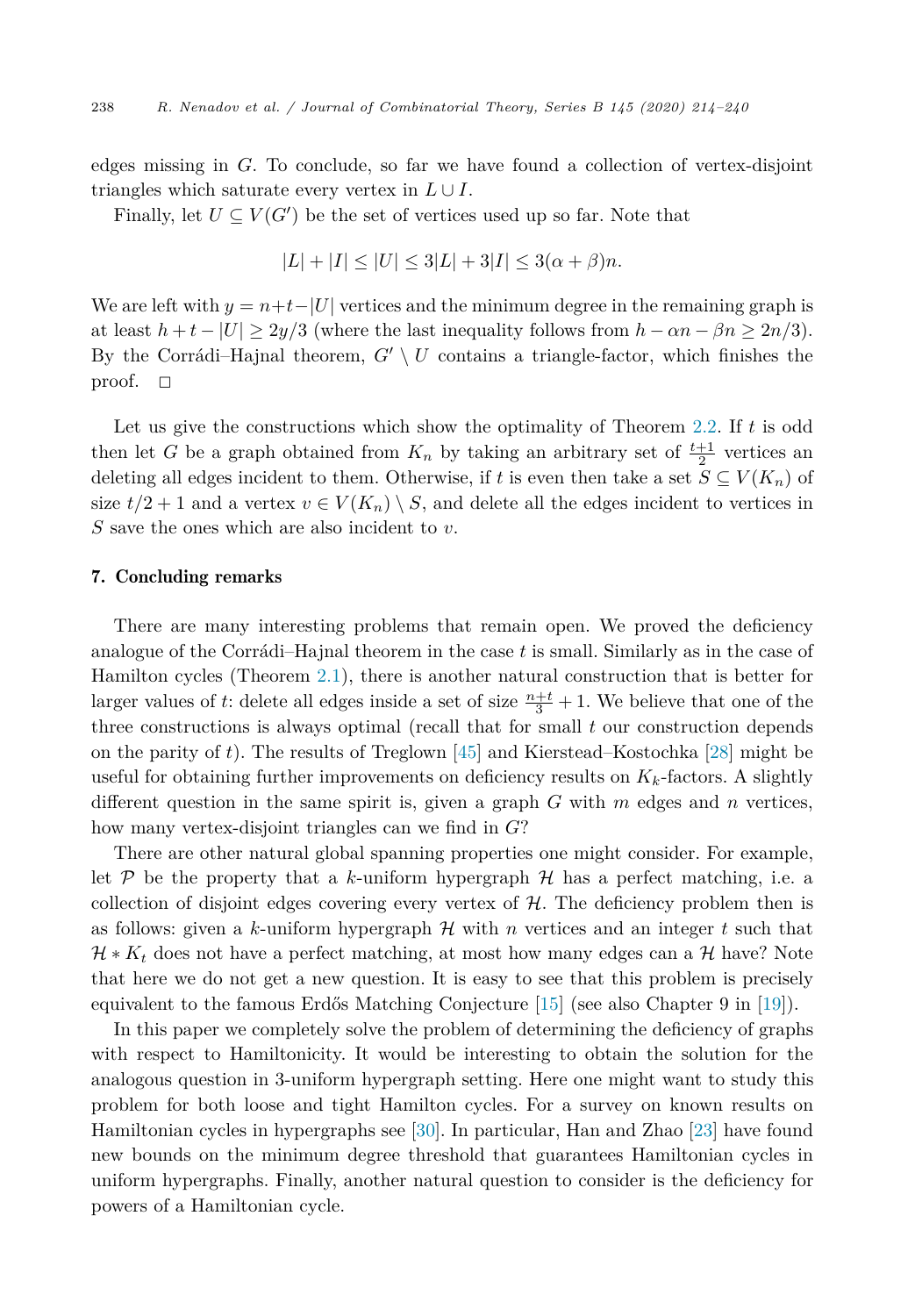# <span id="page-25-0"></span>Acknowledgments

We'd like to thank the referees for carefully reading the manuscript and for suggesting several specific improvements.

# References

- [1] L. Andersen, A. Hilton, E. [Mendelsohn,](http://refhub.elsevier.com/S0095-8956(20)30048-4/bibC8903FADDE7CE25CE7DD84F2EDE270AFs1) Embedding partial Steiner triple systems, Proc. Lond. Math. Soc. 3 (3) (1980) [557–576.](http://refhub.elsevier.com/S0095-8956(20)30048-4/bibC8903FADDE7CE25CE7DD84F2EDE270AFs1)
- [2] L.D. [Andersen,](http://refhub.elsevier.com/S0095-8956(20)30048-4/bib78B94F235A2237FCAD86FB79A374BB47s1) A.J. Hilton, Thank Evans!, Proc. Lond. Math. Soc. 3 (3) (1983) 507–522.
- [3] B. Barber, D. Kühn, A. Lo, D. Osthus, A. Taylor, Clique [decompositions](http://refhub.elsevier.com/S0095-8956(20)30048-4/bibAF2F73A588DCC5696E37514328F2AE76s1) of multipartite graphs and [completion](http://refhub.elsevier.com/S0095-8956(20)30048-4/bibAF2F73A588DCC5696E37514328F2AE76s1) of Latin squares, J. Comb. Theory, Ser. A 151 (2017) 146–201.
- [4] D. Bryant, A conjecture on small [embeddings](http://refhub.elsevier.com/S0095-8956(20)30048-4/bibF56F3F7EEA5D08050247A4CDEEFC4B86s1) of partial Steiner triple systems, J. Comb. Des. 10 (5) (2002) [313–321.](http://refhub.elsevier.com/S0095-8956(20)30048-4/bibF56F3F7EEA5D08050247A4CDEEFC4B86s1)
- [5] D. Bryant, [Embeddings](http://refhub.elsevier.com/S0095-8956(20)30048-4/bib39C92D1C34214172C037722F91EA48A4s1) of partial Steiner triple systems, J. Comb. Theory, Ser. A 106 (1) (2004) [77–108.](http://refhub.elsevier.com/S0095-8956(20)30048-4/bib39C92D1C34214172C037722F91EA48A4s1)
- [6] D. Bryant, D. Horsley, A proof of Lindner's conjecture on [embeddings](http://refhub.elsevier.com/S0095-8956(20)30048-4/bibA0481DF0D13DBA8689A9A453E97B1D5Ds1) of partial Steiner triple [systems,](http://refhub.elsevier.com/S0095-8956(20)30048-4/bibA0481DF0D13DBA8689A9A453E97B1D5Ds1) J. Comb. Des. 17 (1) (2009) 63–89.
- [7] D. Bryant, B. Maenhaut, K. Quinn, B.S. Webb, Existence and [embeddings](http://refhub.elsevier.com/S0095-8956(20)30048-4/bibD311B46B41A75B24FBF73215C227CB57s1) of partial Steiner triple systems of order ten with cubic leaves, Discrete Math. [284 \(1–3\)](http://refhub.elsevier.com/S0095-8956(20)30048-4/bibD311B46B41A75B24FBF73215C227CB57s1) (2004) 83–95.
- [8] V. Chvátal, On [Hamilton's](http://refhub.elsevier.com/S0095-8956(20)30048-4/bib7B1E5D0C5B972F42DC9B7B73F8EBBCB1s1) ideals, J. Comb. Theory, Ser. B 12 (2) (1972) 163–168.
- [9] C.J. Colbourn, The complexity of [completing](http://refhub.elsevier.com/S0095-8956(20)30048-4/bibBBBECC297FE7CB1B82905B57F4733CCCs1) partial Latin squares, Discrete Appl. Math. 8 (1) [\(1984\)](http://refhub.elsevier.com/S0095-8956(20)30048-4/bibBBBECC297FE7CB1B82905B57F4733CCCs1) 25–30.
- [10] C.J. Colbourn, M.J. Colbourn, A. Rosa, [Completing](http://refhub.elsevier.com/S0095-8956(20)30048-4/bibFCA53B71BBF6BA4B439F851D0097BA92s1) small partial triple systems, Discrete Math. 45 (2–3) (1983) [165–179.](http://refhub.elsevier.com/S0095-8956(20)30048-4/bibFCA53B71BBF6BA4B439F851D0097BA92s1)
- [11] K. Corrádi, A. Hajnal, On the maximal number of [independent](http://refhub.elsevier.com/S0095-8956(20)30048-4/bib11628579343F03CDF863AAF5AAE149B2s1) circuits in a graph, Acta Math. Hung. 14 (3–4) (1963) [423–439.](http://refhub.elsevier.com/S0095-8956(20)30048-4/bib11628579343F03CDF863AAF5AAE149B2s1)
- [12] A.B. Cruse, On the finite [completion](http://refhub.elsevier.com/S0095-8956(20)30048-4/bibF3FD944AB16A1907F1351774C582B726s1) of partial Latin cubes, J. Comb. Theory, Ser. A 17 (1) (1974) [112–119.](http://refhub.elsevier.com/S0095-8956(20)30048-4/bibF3FD944AB16A1907F1351774C582B726s1)
- [13] D. Daykin, R. Haggkvist, [Completion](http://refhub.elsevier.com/S0095-8956(20)30048-4/bib6F6BC7FE1574A652FDDF9C0257E8EE23s1) of sparse partial Latin square, in: Proc. Cambridge Conference in [Honour](http://refhub.elsevier.com/S0095-8956(20)30048-4/bib6F6BC7FE1574A652FDDF9C0257E8EE23s1) of Paul Erdős, 1983.
- [14] F. Dross, Fractional triangle [decompositions](http://refhub.elsevier.com/S0095-8956(20)30048-4/bibAF639F2D3BE9BA89F0B4A06326863545s1) in graphs with large minimum degree, SIAM J. Discrete Math. 30 (1) [\(2016\)](http://refhub.elsevier.com/S0095-8956(20)30048-4/bibAF639F2D3BE9BA89F0B4A06326863545s1) 36–42.
- [15] P. Erdős, A problem on [independent](http://refhub.elsevier.com/S0095-8956(20)30048-4/bibAC8BE4AEE61F5F6E21B8C5AFFFB52939s1) *r*-tuples, Ann. Univ. Sci. Bp. Rolando Eötvös Nomin., Sect. Math. 8 [\(1965\)](http://refhub.elsevier.com/S0095-8956(20)30048-4/bibAC8BE4AEE61F5F6E21B8C5AFFFB52939s1) 93–95.
- [16] L. Euler, Recherches sur un nouvelle espéce de quarrés magiques, in: [Verhandelingen](http://refhub.elsevier.com/S0095-8956(20)30048-4/bibBC646BE3146F2CF27FD63A9F687EE7ABs1) uitgegeven door het zeeuwsch Genootschap der [Wetenschappen](http://refhub.elsevier.com/S0095-8956(20)30048-4/bibBC646BE3146F2CF27FD63A9F687EE7ABs1) te Vlissingen, 1782, pp. 85–239.
- [17] T. Evans, [Embedding](http://refhub.elsevier.com/S0095-8956(20)30048-4/bib29549B8791C11D20E7687837A374DF84s1) incomplete Latin squares, Am. Math. Mon. 67 (10) (1960) 958–961.
- [18] E. Fischer, Variants of the [Hajnal-Szemerédi](http://refhub.elsevier.com/S0095-8956(20)30048-4/bib9ADF38BA8D0E5247915DCE9025EAD02Fs1) theorem, J. Graph Theory 31 (4) (1999) 275–282.
- [19] P. Frankl, N. Tokushige, Extremal Problems for Finite Sets, Student [Mathematical](http://refhub.elsevier.com/S0095-8956(20)30048-4/bib42C9087DE17BB79DEBAE8E4275A8ECAFs1) Library, American [Mathematical](http://refhub.elsevier.com/S0095-8956(20)30048-4/bib42C9087DE17BB79DEBAE8E4275A8ECAFs1) Society, 2018.
- [20] B. Ganter, Finite partial quadruple systems can be finitely [embedded,](http://refhub.elsevier.com/S0095-8956(20)30048-4/bib3111A9F385A2CDCDB3121A3A765FDB71s1) Discrete Math. 10 (2) (1974) [397–400.](http://refhub.elsevier.com/S0095-8956(20)30048-4/bib3111A9F385A2CDCDB3121A3A765FDB71s1)
- [21] T. Gustavsson, [Decompositions](http://refhub.elsevier.com/S0095-8956(20)30048-4/bib460A7256C3EF0B3168FD5C8D51D1EE4As1) of Large Graphs and Digraphs with High Minimum Degree, 1991, [Stockholm.](http://refhub.elsevier.com/S0095-8956(20)30048-4/bib460A7256C3EF0B3168FD5C8D51D1EE4As1)
- [22] A. Hajnal, E. Szemerédi, Proof of a conjecture of P. Erdős, in: [Combinatorial](http://refhub.elsevier.com/S0095-8956(20)30048-4/bib79ECF71902FD9917F10E7E9C00B71E92s1) Theory and Its [Applications,](http://refhub.elsevier.com/S0095-8956(20)30048-4/bib79ECF71902FD9917F10E7E9C00B71E92s1) vol. 2, 1970, pp. 601–623.
- [23] J. Han, Y. Zhao, Forbidding Hamilton cycles in uniform [hypergraphs,](http://refhub.elsevier.com/S0095-8956(20)30048-4/bib8376130EB993EFF3C89198375EE54B75s1) J. Comb. Theory, Ser. A 143 (2016) [107–115.](http://refhub.elsevier.com/S0095-8956(20)30048-4/bib8376130EB993EFF3C89198375EE54B75s1)
- [24] D. Horsley, [Embedding](http://refhub.elsevier.com/S0095-8956(20)30048-4/bib637D7595D8EDAC069B2346976C42575Cs1) partial Steiner triple systems with few triples, SIAM J. Discrete Math. 28 (3) (2014) [1199–1213.](http://refhub.elsevier.com/S0095-8956(20)30048-4/bib637D7595D8EDAC069B2346976C42575Cs1)
- [25] D. Horsley, Small [embeddings](http://refhub.elsevier.com/S0095-8956(20)30048-4/bib8788529A7C936ED151132D646A522EAFs1) of partial Steiner triple systems, J. Comb. Des. 22 (8) (2014) 343–365.
- [26] P. Keevash, The existence of designs, [arXiv:1401.3665,](http://refhub.elsevier.com/S0095-8956(20)30048-4/bibBC5DE81908DC75FBD60954113C233982s1) 2014.
- [27] P. Keevash, R. Mycroft, A multipartite [Hajnal–Szemerédi](http://refhub.elsevier.com/S0095-8956(20)30048-4/bibD6412D430EBF233D75E515C596FCA1DBs1) theorem, J. Comb. Theory, Ser. B 114 (2015) [187–236.](http://refhub.elsevier.com/S0095-8956(20)30048-4/bibD6412D430EBF233D75E515C596FCA1DBs1)
- [28] H.A. Kierstead, A.V. [Kostochka,](http://refhub.elsevier.com/S0095-8956(20)30048-4/bibDFC21CB48BD025CCEE947FD4F21D7339s1) An Ore-type theorem on equitable coloring, J. Comb. Theory, Ser. B 98 (1) (2008) [226–234.](http://refhub.elsevier.com/S0095-8956(20)30048-4/bibDFC21CB48BD025CCEE947FD4F21D7339s1)